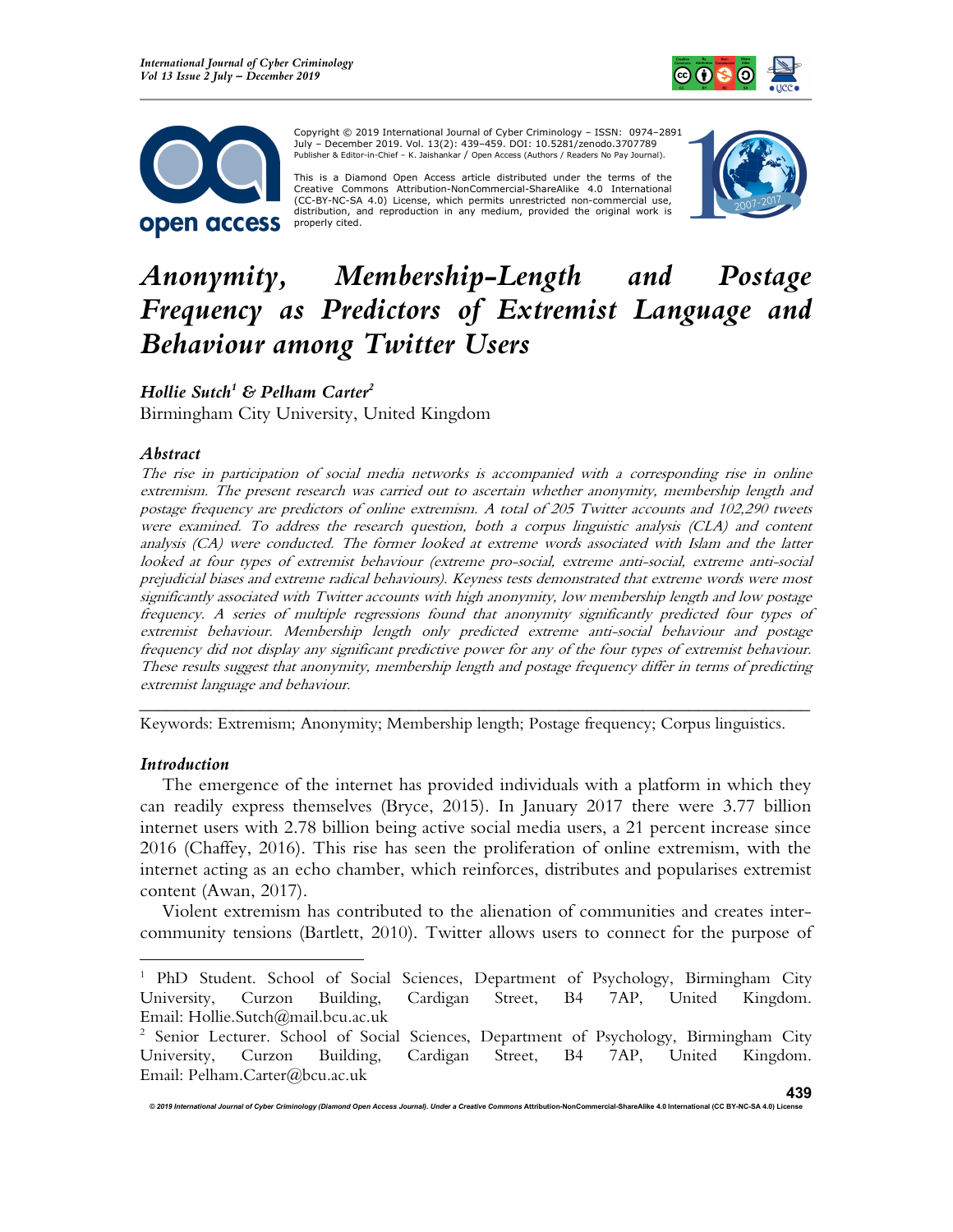sharing information (Gruzd, Wellman, & Takhteyev, 2011). Because of this, and how Twitter allows users to freely follow one another, tighter cluster effects around extremist content and stronger 'echo chamber' scenarios occur on Twitter (Gruzd, & Roy, 2014). The lack of moderation on Twitter combined with the rapid circulation of tweets presents extremists with the ability to effectively disseminate messages online, the ability to produce an accumulative effect through retweets, along with hashtags, pictures and URLs all adds to the magnitude and influence of their content (Blanquart, & Cook, 2013). Research has also demonstrated how there are linguistic and psychological properties amongst propaganda of ISIS extremism on Twitter (Nouh, Nurse, & Goldsmith, 2019). New social media genres like Twitter still require further analysis and research to fully address how extremism manifests online (Yardi & Boyd, 2010). To reduce extremism online, it is imperative to recognise and conduct analyses of how different types of extremism can occur online, addressing specific characteristics and behavioural themes for this will aid the development of tailored software.

A common form of extremism propagated in society is Islamophobia. Officials have recorded a fivefold increase in Islamophobia (Dodd & Marsh, 2017), with 74 percent of incidents occurring online (Awan, 2014). It has become increasingly commonplace on Twitter for extremists to demonise and dehumanise Muslim communities (Awan, 2014). Key extreme words that are associated with Islam, online, include: ISIS, terrorist and *jihad* (Awan, 2016; Baker, 2010; Mondal, Silva & Benevenuto, 2017).

Group polarisation is related to the occurrence of extremism (Sunstein, 2002). Within online groups, individual's preferences are polarised towards extreme positions, resulting in the engagement of harmful behaviours (Wojcieszak, 2010). Online polarisation has been found to occur in 'echo chamber' environments, where individuals are only exposed to other communities and information that coincides with their views. This leads them to be isolated from opposing viewpoints, thereby making their views more extreme (Gruzd, & Roy, 2014). As a result, the salience of extreme views increases in echo chamber environment like these (Gruzd, & Roy, 2014). These instances of people collecting together based on similar views and backgrounds have been referred to as homophily (McPherson, Smith-Lovin, & Cook, 2001). However, to fully understand the processes of polarisation research must gather data from different times scales (Stroud, 2010).

Significant links have been made between fragmentation and online extremism (Bright, 2018). Fragmentation is the notion that online communication is divided amongst dominant ideological lines, where individuals only access communication pools, in which they are accustomed to (Bright, 2018). The process of homophily has been said to cause the phenomenon of fragmentation to occur naturally on online platforms (Bright, 2018). This is closely related to selective exposure, where individuals pursue material that is cognitively similar to their own beliefs (Himelboim, Smith, & Shneiderman, 2013). Individuals who possess attitudes that hold extreme ideological attributes are more likely to perform selective exposure compared to those who hold not so extreme beliefs (Stroud, 2010). This behaviour has links to the hostile media theory, which states how individuals who hold extreme and already established beliefs will filter out alternative perceptions (Kim, 2011). This process acts as a self-reinforcing mechanism to further strengthen one's beliefs (Huckfeldt, Mendez, & Osborn, 2004). If one's echo chamber is one of extreme

© 2019 International Journal of Cyber Criminology (Diamond Open Access Journal). Under a Creative Comn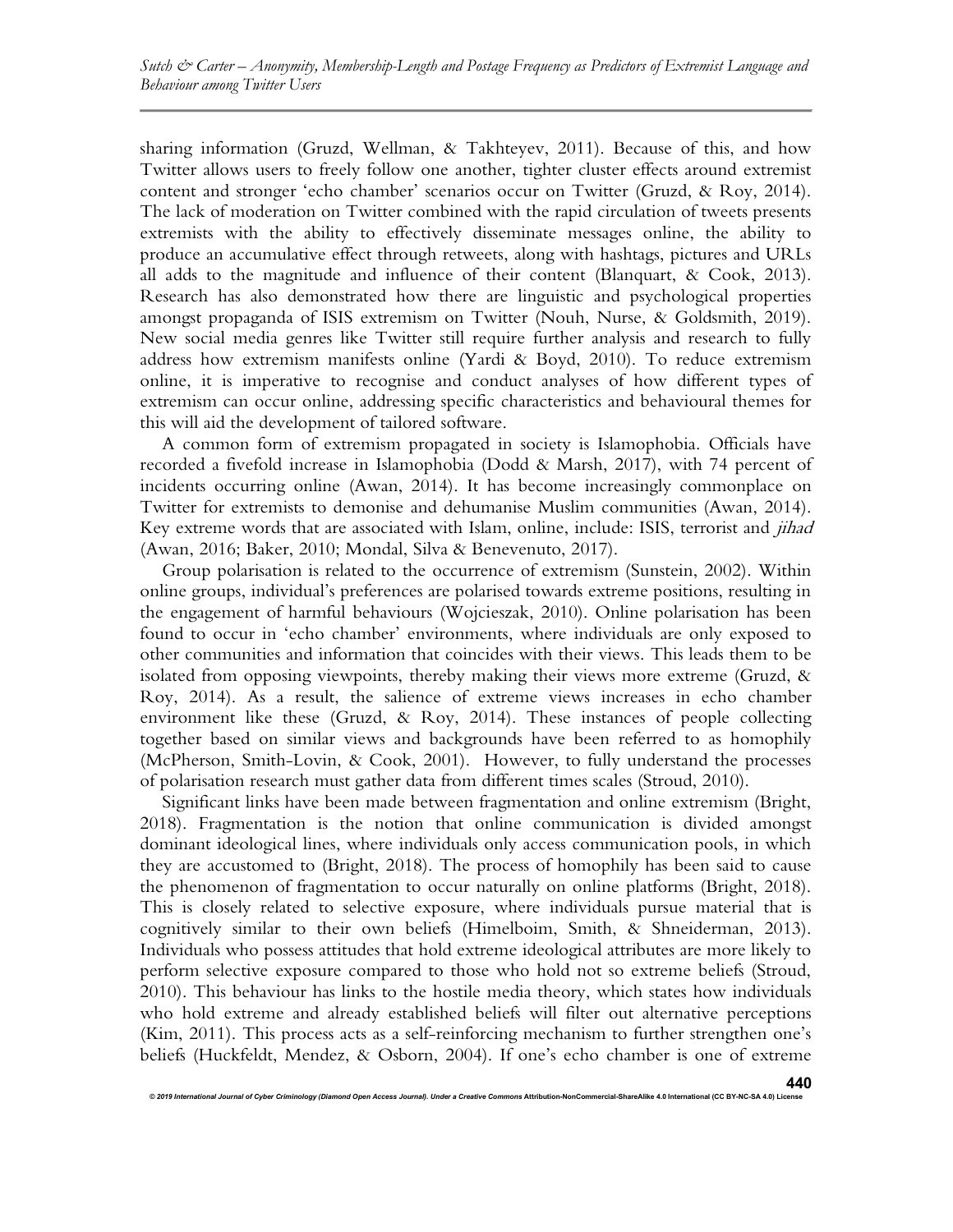

ideologies, then a user's online world will be saturated by deviant messages and the more they view this content the more saturated it will become (Akers, 1998; Aruguete & Calvo, 2018).

# a. Overview, Rationale and Hypotheses

Research into cybersecurity focuses on the technological vulnerabilities such as malware rather than the influence that characteristics have on extremist communication online (Bryce, 2015). To mitigate online extremism, greater recognition of the factors involved in online extremism is needed to develop security solutions which focus on human factors rather than malware (Bryce, 2015). Currently the most common method to reduce online extreme content is manual reporting methods (Ferrara, Wang, Varol, Flammini, & Galstyan, 2016). These methods are not sufficient to reduce online extremism if the factors involved in online extremist language and behaviour are not fully understood. This research aims to encourage the development of systematic coding mechanisms that online networks can utilise to evaluate and assess levels of online extremism.

Research has failed to fully explore how levels of anonymity, membership length and postage frequency predict extremist behaviour online, such as; extreme pro-social, extreme anti-social, extreme anti-social prejudicial biases and extreme radical behaviours.

#### b. Factors Associated with Extremism

Anonymity minimises the perceived differences among individuals online, causing one to identify as a group– increasing polarisation towards extreme positions (Lee, 2006). Anonymity provides individuals with a sense of security and that levels of anonymity can influence how an individual will behave online (Christopherson, 2007). The deindividuation theory postulates that anonymity causes group members to fail to perceive themselves and others as individuals (Zimbardo, 1969). Deindividuation weakens inhibitions against non-normative behaviour (Festinger, Pepitone, & Newcomb, 1952). The social identity theory states that individuals have multiple social identities in certain contexts (Tajfel & Turner, 1986), anonymity can strengthen one's social identity and cause identification with group beliefs and expression of extreme views (Lea, Spears, & DeGroot, 2001).

The absence of a real name policy has popularised Twitter as a network for users to remain effectively anonymous and distribute and access material without being identified (Peddinti, Ross, & Cappos, 2017a). Extreme narratives online are potentially a product of a user's anonymity (Zhou, Qin, Lai, & Chen, 2007). The perceived anonymity in online environments produces different extremist behaviours compared to face-to-face interactions (Bryce, 2015). Further research needs to identify how different levels of anonymity are associated with extremist language and behaviour online.

Research has superficially explored the role of membership length and extremism online (Stroud, 2010). Extended membership within an echo chamber, towards a particular consensus, may increase the extremism of an individual's attitudes (Moscovici & Zavalloni, 1969). This might suggest that a longer online membership may increase one's opportunities to engage in extremism and be a part of an echo chamber, which could reinforce and strengthen these extremist views. Research has attempted to look at the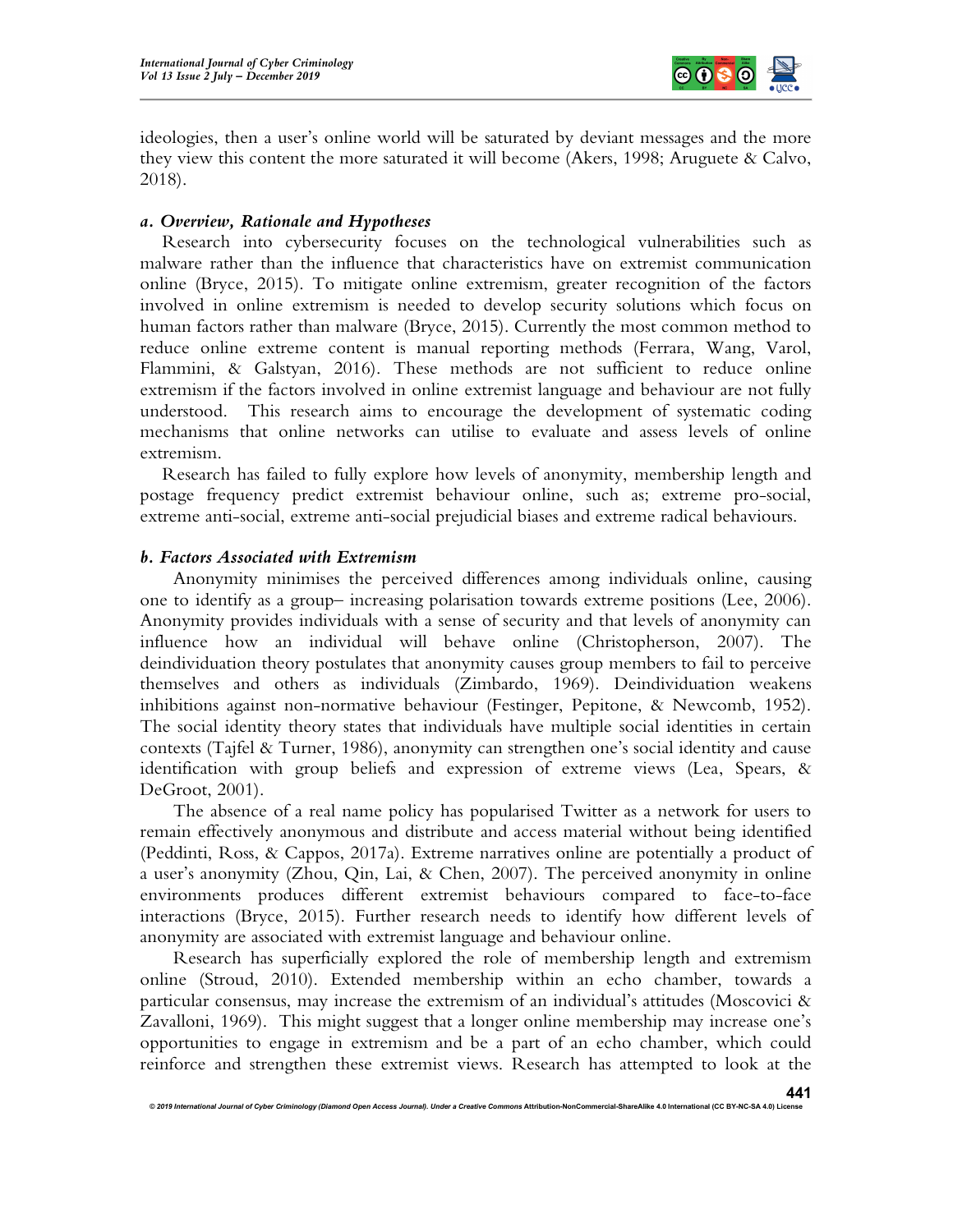tenure of membership but failed to fully establish the significant effects that it may have on extremism (Byrne *et al.* 2013). Due to the inconsistencies of the findings into membership length it is important to explore exactly how membership length is associated with levels of extremism online.

Online behaviour is also potentially affected by the degree of engagement, where a higher involvement results in a shift towards negativity and extremism (Del Vicario et al. 2016; Wojcieszak, 2010). Extremists such as ISIS, display very high postage frequency utilising methods such as videos to further project their extreme radical views (Awan, 2017). ISIS also disseminate online content in multiple languages to reach and recruit larger populations (Awan, 2017). Wojcieszak (2010) states research is needed to disentangle the findings and address the effects that online engagement has on the manifestation of extremist content.

#### c. Extremist Behaviours

With the emergence of Twitter radical behaviour has surged (Dean, 2016). Once being a positive and political attribute, the term radical now carries vast negativity (Dean, 2016). It is conflated with violence and terrorism even though one who is radical is not necessarily violent or a terrorist (Dean, 2016). It is possible for someone who displays radical behaviour to show signs of being a terrorist or express violent thoughts or behaviours, but this is not exclusive or always the case. A holistic definition of radical behaviour outlines how radical behaviour is where individuals have been introduced to an overtly ideological belief system, causing them to move away from moderate, mainstream beliefs (RCMP, 2009).

Reports of anti-social behaviour is becoming increasingly frequent online (Travis, 2014). The Crime and Disorder Act (1998) defines anti-social behaviour as the act of behaving in a manner that has caused or is likely to cause harassment or distress to others who are not part of the same household (Berman, 2009). Research has found that anonymity has increased anti-social behaviour online (Nogami & Takai, 2008).

Positive, pro-social interactions also occur online (DeAndrea, Tong, & Walther, 2011). Pro-social behaviour is an action that has the sole intention to benefit or help other people (Padilla-Walker & Carlo, 2015). Online pro-social behaviour is evident in the form of protection from aggressors (Amichai-Hamburger, Kingsbury, & Schneider, 2013; Lapidot-Lefler & Barak, 2015). Heerwegh (2005) states personalisation where users are identifiable, can help to facilitate pro-social behaviour.

#### 1. METHOD

#### 1.1. Design

This research employed a cross sectional design, comprised of two approaches. A CLA and a CA were performed to assess Twitter user's extremism in relation to anonymity, membership length and postage frequency. Anonymity was operationalised as the number of identifiable items associated with a Twitter user's account. A scoring system was generated to assign each Twitter user a score of identifiable items, for instance a full name was worth two points (partial one point), a potentially identifiable profile picture was

© 2019 International Journal of Cyber Criminology (Diamond Open Access Journal). Under a Creative Comm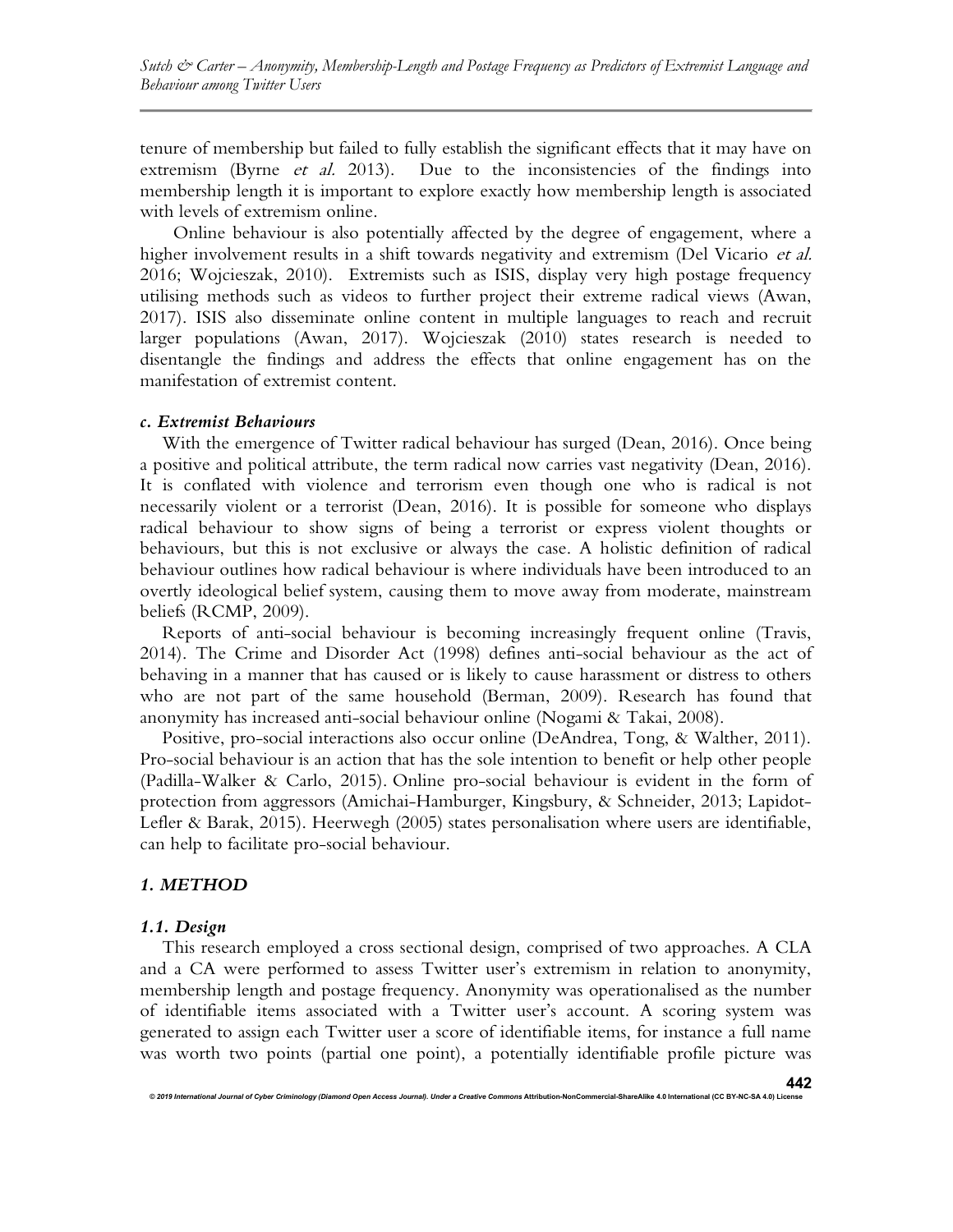

worth one point, a specific location was worth two points (general location one point), and any additional links to social media profiles or personal information (like a date of birth) was worth an additional point. This classification of anonymity was believed to be more exhaustive compared to previous attempts by other research, which only focused on user's names and whether they have a URL (Peddinti, Ross, & Cappos, 2017b). Membership length was operationalised as the number of months active as a Twitter user. Postage frequency was classified as the average number of tweets per active month. This research measured two sets of dependent variables; one set derived from CLA (extreme language) and one set derived from CA (extreme pro-social, extreme anti-social, extreme anti-social prejudicial biases and extreme radical behaviour).

# 1.2. Corpus Based Approach

A CLA was utilised as it handles large data sets and produces high statistical reliability, whilst keeping corpora intact (Kennedy, 2014). This research used visual binning to create categorical variables from the three scale variables: anonymity, membership length and postage frequency. Each of the three scale variables were split into three categories, creating a total of nine categorical variables. Anonymity was split into low anonymity (characterised by five or six identifiable items), moderate anonymity (characterised by three or four identifiable items) and high anonymity (characterised by two or one identifiable items). Low anonymity represents high identifiability amongst Twitter users, whereas high anonymity represents low identifiability. Membership length was spilt into low membership length (characterised by a range of two to 23 months active), moderate membership length (characterised by a range of 23 to 64 months active) and high membership length (characterised by a range of 65 months to 114 months active). Postage frequency was spilt into low postage frequency (characterised by an average number of tweets per month between ten and 209), moderate postage frequency (characterised by an average number of tweets per month between 215 and 629) and high postage frequency (characterised by an average number of tweets per month between 648 and 13,346). A CLA was performed to assess how these nine categories of anonymity, membership length and postage frequency were associated with extreme words associated with Islam.

This research hypothesised that Twitter accounts with high anonymity (characterised by a low number of identifiable items), high membership length and high postage frequency will be significantly more associated with extreme words.

#### 1.3. Content Analysis Approach

For the CA, the visual binning of the nine categorical variables were not utilised, instead anonymity, membership length and postage frequency were kept as scale data. For the purpose of the CA anonymity was measured and referred to as the number of identifiable items a Twitter user had. In addition to this, membership length was measured by the number of months active and postage frequency was measured by the average number of tweets per month. A CA was performed to assess how four different types of extremist behaviour can be predicted by levels of anonymity, membership length and postage frequency. The four types of extremist behaviour measured included; extreme pro-social, extreme anti-social, extreme anti-social prejudicial biases and extreme radical behaviour. For extreme pro-social behaviour this research looked at whether Twitter users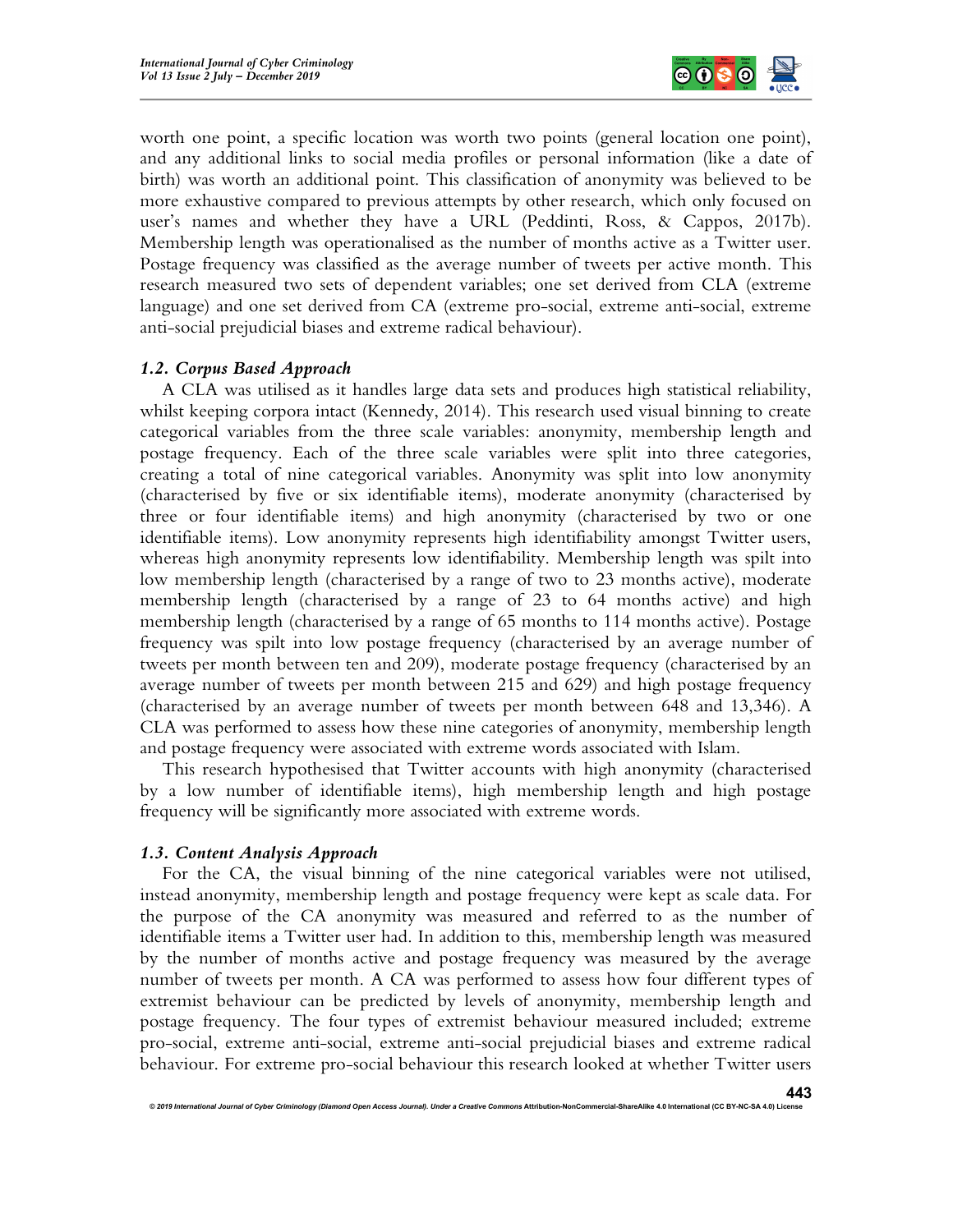supported and defended other users. For extreme anti-social behaviour, this research focused on whether users were harassing, offending or causing distress to other users. This research looked at specific anti-social prejudicial biases including homophobia, racism, fascism and sexism. This research operationalised radical behaviour as the adoption of an overtly ideological belief system, looking at how individuals have moved away from moderate, mainstream beliefs.

This research hypothesised that a higher number of identifiable items, lower levels of membership length and lower levels of postage frequency will significantly predict higher levels of extreme pro-social behaviour. This research also hypothesised that a lower number of identifiable items, higher levels of membership length and higher levels of postage frequency will predict higher levels of extreme anti-social behaviour, extreme anti-social prejudicial biases and extreme radical behaviour.

#### 1.3. Participants

Utilising the recommendation that the minimum number of participants per predictor variable lies between 10 and 20 (Harrell, 2001; Schmidt, 1971), a total of 205 Twitter accounts and 102,290 tweets were examined. A snowball sample was utilised by selecting a base group of Twitter users. This was conducted by searching associated extreme words on Twitter, these search terms were based on wider literature highlighting extreme words associated with Islam (Awan, 2016; Baker, 2010; Mondal et al. 2017). Twitter accounts who were associated with these searches were used. Once several Twitter users had been selected, their accounts and interactions were used to recruit further participants.

#### 1.4. Materials

AntConc computer software (Version 3.5.7) (Anthony, 2018), which encompasses a concordancer, keyword frequency generator, tools for cluster and lexical analysis (Anthony, 2004), was utilised to perform a CLA. FireAnt (Version 1.1.4) (Anthony and Hardaker, 2017), was used to collate tweets from Twitter accounts. A word list was required for the CLA. Using research looking at extremism (Mondal et al. 2017), Islamophobia (Awan, 2016) and representations of Islam and Muslims (Baker, 2010) a word list containing ten extreme words, such as terrorist and hate, was generated (see tables for full list).

#### 1.5. Procedure

Participants were recruited using a snowball sample and were rated in terms of anonymity, membership length and postage frequency. FireAnt (Version 1.1.4) was used to collect and collate tweets from Twitter accounts, these were collected for both the CLA and the CA. Using AntConc (version 3.5.6), a CLA recorded keyness scores for the ten extreme words in relation to the nine categorical variables of anonymity, membership length and postage frequency. A CA measured the number of occurrences of participants' extreme pro-social, extreme anti-social, extreme anti-social prejudicial biases and extreme radical behaviours in relation to their anonymity, membership length and postage frequency. A corpus linguistic data collection sheet and a CA data collection sheet were

onal Journal of Cyber Criminology (Diamond Open Access Journal). Under a Creative Commons Atternation-Noncommer<br>Internation-Noncommercial-ShareAlike 4.0 International (CC By-NC-SA 4.0) Distributional (CC By-NC-SA 4.0) Unit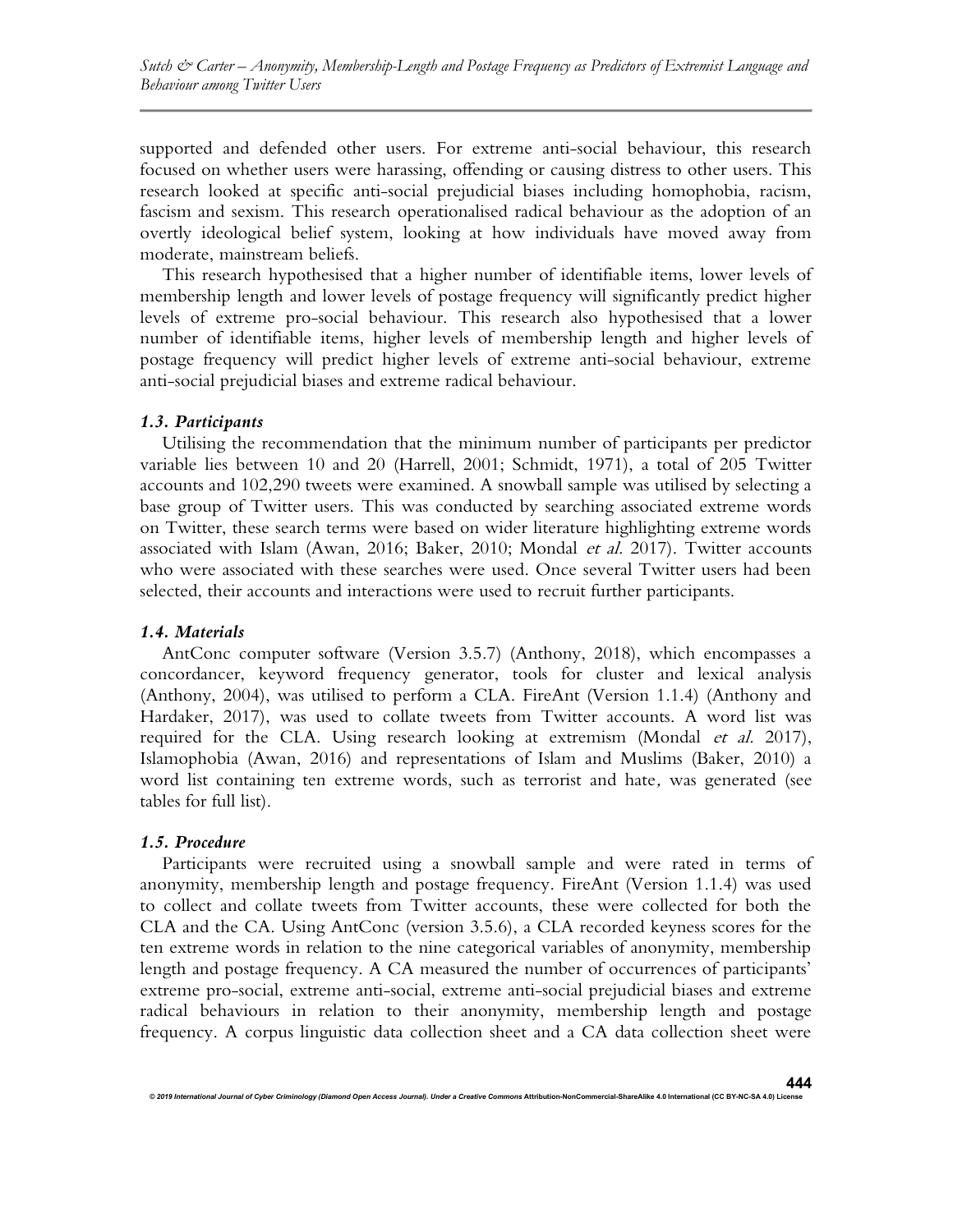

used to record data. Data was collected in accordance to the British psychology society (2017) ethical guidance for internet mediated research.

#### 1.6. Data Analysis Strategy

Two data analysis strategies were used to analyse the data collected. A total of nine keyness analyses was used to analyse the data from the CLA. A Keyness analysis was chosen as it performs a log-likelihood test which compares the frequency of a corpus of words against the frequency of a reference corpus (Anthony, 2004). The keyness analysis provides a p value which represents whether a word is significantly associated with a corpus of text, the keyness score represents how strong this significance is (Anthony, 2004). This indicates if a word is present significantly more in one corpus than another.

Four multiple regression analyses were conducted to analyse the data from the CA. These multiple regressions measured the association between the predictor variables: anonymity, membership length and postage frequency, and the criterion variables: extreme pro-social, extreme anti-social, extreme anti-social prejudicial biases and extreme radical behaviour.

#### 2. RESULTS

#### 1.1. Corpus Based Approach

Using AntConc (version 3.5.6) (Anthony, 2018), a total of nine analyses were performed on the nine categorical variables of anonymity, membership length and postage frequency. For the following results, negative keyness values represent words which are unusually infrequent compared to words in a reference corpus (Anthony, 2004).

#### 1.2. Keyness tests

|           | Low Anonymity comparisons |           |              |           |                       |              |  |  |
|-----------|---------------------------|-----------|--------------|-----------|-----------------------|--------------|--|--|
|           | Low anonymity vs Moderate |           |              |           | Low anonymity vs High |              |  |  |
|           | anonymity                 |           |              | anonymity |                       |              |  |  |
| Key       | Frequency                 | Keyness   | Significance | Frequency | Keyness               | Significance |  |  |
| terms     | value                     | value     | value        | value     | value                 | value        |  |  |
|           |                           |           |              |           |                       |              |  |  |
| Isis      | 69                        | $-148.25$ | < .001       |           |                       |              |  |  |
| Terrorist | 23                        | $-40.02$  | < .001       | 23        | $-61.45$              | < .001       |  |  |
| Hate      |                           |           |              | 91        | $-130.01$             | < .001       |  |  |
| Die       |                           |           |              | 34        | $-76.91$              | < .001       |  |  |
| Kill      |                           |           |              |           |                       |              |  |  |
| Suicide   |                           |           |              |           |                       |              |  |  |
| Jihad     |                           |           |              | 14        | $-44.44$              | < .001       |  |  |
| Paki      |                           |           |              |           |                       |              |  |  |
| Muzrat    |                           |           |              |           |                       |              |  |  |
| Rapist    |                           |           |              |           |                       |              |  |  |

#### Table 1. Keyness analysis for low Anonymity and the word list

© 2019 International Journal of Cyber Criminology (Diamond Open Access Journal). Under a Creative Commons Attribution-NonCommercial-ShareAlike 4.0 International (CC BY-NC-SA 4.0) Licen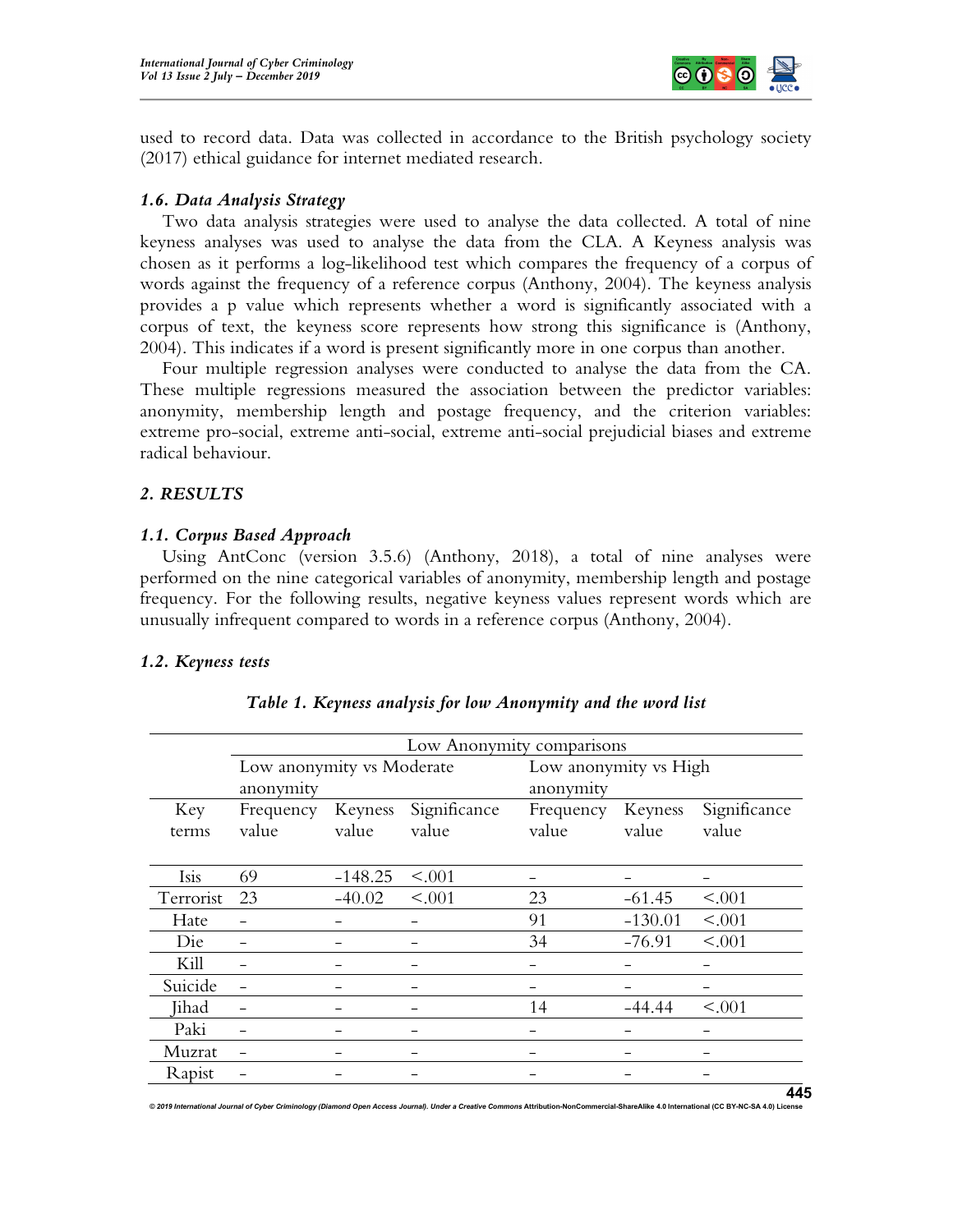|              | Moderate Anonymity comparisons         |                  |                       |                                         |                  |                       |  |  |
|--------------|----------------------------------------|------------------|-----------------------|-----------------------------------------|------------------|-----------------------|--|--|
|              | Moderate anonymity vs Low<br>anonymity |                  |                       | Moderate anonymity vs High<br>anonymity |                  |                       |  |  |
| Key<br>terms | Frequency<br>value                     | Keyness<br>value | Significance<br>value | Frequency<br>value                      | Keyness<br>value | Significance<br>value |  |  |
| Isis         | 658                                    | $+148.25$        | < .001                | 658                                     | $+386.58$        | < .001                |  |  |
| Terrorist    | 198                                    | $+40.02$         | < .001                |                                         |                  |                       |  |  |
| Hate         |                                        |                  |                       | 361                                     | $-130.56$        | < .001                |  |  |
| Die          |                                        |                  |                       | 76                                      | $-199.51$        | < .001                |  |  |
| Kill         |                                        |                  |                       |                                         |                  |                       |  |  |
| Suicide      |                                        |                  |                       |                                         |                  |                       |  |  |
| Jihad        |                                        |                  |                       | 53                                      | $-66.94$         | < .001                |  |  |
| Paki         |                                        |                  |                       |                                         |                  |                       |  |  |
| Muzrat       |                                        |                  |                       |                                         | $-306.33$        | < .001                |  |  |
| Rapist       |                                        |                  |                       |                                         |                  |                       |  |  |

Table 3. Keyness analysis for High Anonymity and the word list

|           | High Anonymity comparisons      |           |              |                                         |           |              |
|-----------|---------------------------------|-----------|--------------|-----------------------------------------|-----------|--------------|
|           | High anonymity vs Low anonymity |           |              | High anonymity vs moderate<br>anonymity |           |              |
| Key       | Frequency                       | Keyness   | Significance | Frequency                               | Keyness   | Significance |
| terms     | value                           | value     | value        | value                                   | value     | value        |
|           |                                 |           |              |                                         |           |              |
| Isis      |                                 |           |              | 477                                     | $-386.58$ | < .001       |
| Terrorist | 541                             | $+61.45$  | < .001       |                                         |           |              |
| Hate      | 1591                            | $+130.01$ | < .001       | 1591                                    | $+130.56$ | < .001       |
| Die       | 735                             | $+76.91$  | < .001       | 735                                     | $+199.51$ | < 0.001      |
| Kill      |                                 |           |              |                                         |           |              |
| Suicide   |                                 |           |              |                                         |           |              |
| Jihad     | 361                             | $+44.44$  | < .001       | 361                                     | $+66.94$  | < .001       |
| Paki      |                                 |           |              |                                         |           |              |
| Muzrat    | 514                             | $+155.1$  | < .001       | 514                                     | $+306.33$ | < 0.001      |
| Rapist    |                                 |           |              |                                         |           |              |

446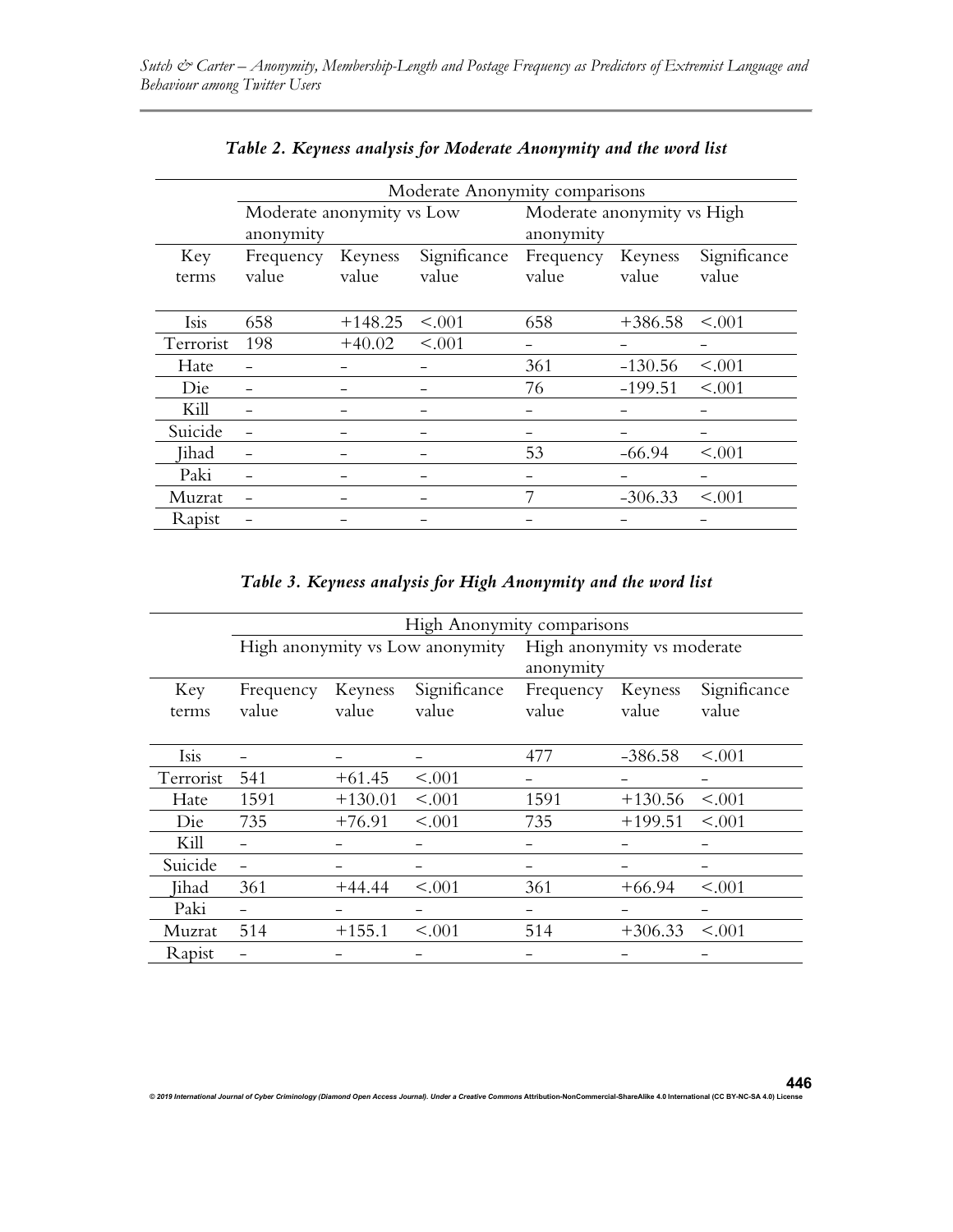

Results shown in Tables one to three illustrate that the high anonymity corpus contains a higher number of extreme words which occur significantly more frequently when compared to both the low anonymity corpus and the moderate anonymity corpus. Additionally, results depict that the low anonymity corpus contains fewer extreme words which occur significantly less frequently when compared to both the high anonymity corpus and the moderate anonymity corpus.

|              | Low Membership length comparisons |           |                       |                               |           |                       |  |
|--------------|-----------------------------------|-----------|-----------------------|-------------------------------|-----------|-----------------------|--|
|              | Low membership length vs          |           |                       | Low membership length vs High |           |                       |  |
|              | Moderate membership length        |           |                       | membership length             |           |                       |  |
| Key<br>terms | Frequency Keyness<br>value        | value     | Significance<br>value | Frequency Keyness<br>value    | value     | Significance<br>value |  |
| Isis         | 264                               | $-299.07$ | < .001                |                               |           |                       |  |
| Terrorist    | 787                               | $+188.72$ | < .001                | 787                           | $+347.57$ | < .001                |  |
| Hate         | 1653                              | $+557.36$ | < .002                | 1653                          | $+147.84$ | < .002                |  |
| Die          | 156                               | $-309.23$ | < .001                |                               |           |                       |  |
| Kill         | 757                               | $+244.28$ | < .001                | 757                           | $+303.61$ | < .001                |  |
| Suicide      | 47                                | $-502.27$ | < .001                | -                             |           |                       |  |
| Jihad        | 653                               | $+396.99$ | < .001                | 653                           | $+266.23$ | < 0.001               |  |
| Paki         |                                   |           |                       |                               |           |                       |  |
| Muzrat       |                                   |           |                       | 16                            | $-640.83$ | < .001                |  |
| Rapist       |                                   |           |                       |                               |           |                       |  |

# Table 4. Keyness analysis for low membership length and the word list

|  |  | Table 5. Keyness analysis for moderate membership length and the word list |
|--|--|----------------------------------------------------------------------------|
|  |  |                                                                            |

|           | Moderate Membership length comparisons |           |              |                        |                               |              |  |
|-----------|----------------------------------------|-----------|--------------|------------------------|-------------------------------|--------------|--|
|           | Moderate membership length vs          |           |              |                        | Moderate membership length vs |              |  |
|           | Low membership length                  |           |              | High membership length |                               |              |  |
| Key       | Frequency Keyness                      |           | Significance | Frequency Keyness      |                               | Significance |  |
| terms     | value                                  | value     | value        | value                  | value                         | value        |  |
|           |                                        |           |              |                        |                               |              |  |
| Isis      | 857                                    | $+299.07$ | < .001       | 857                    | $+341.4$                      | < 0.001      |  |
| Terrorist | 358                                    | $-188.72$ | < .001       |                        |                               |              |  |
| Hate      | 610                                    | $-557.36$ | < .001       | 610                    | $-142.28$                     | < .001       |  |
| Die       | 661                                    | $+309.23$ | < .001       | 661                    | $+350.53$                     | < 0.001      |  |
| Kill      | 388                                    | $-244.28$ | < .001       |                        |                               |              |  |
| Suicide   | 576                                    | $+502.27$ | < .001       | 576                    | $+440.14$                     | < 0.001      |  |
| Jihad     | 136                                    | $-396.99$ | < .001       |                        |                               |              |  |
| Paki      |                                        |           |              |                        |                               |              |  |
| Muzrat    |                                        |           |              | 9                      | $-715.14$                     | < .001       |  |
| Rapist    |                                        |           |              |                        |                               |              |  |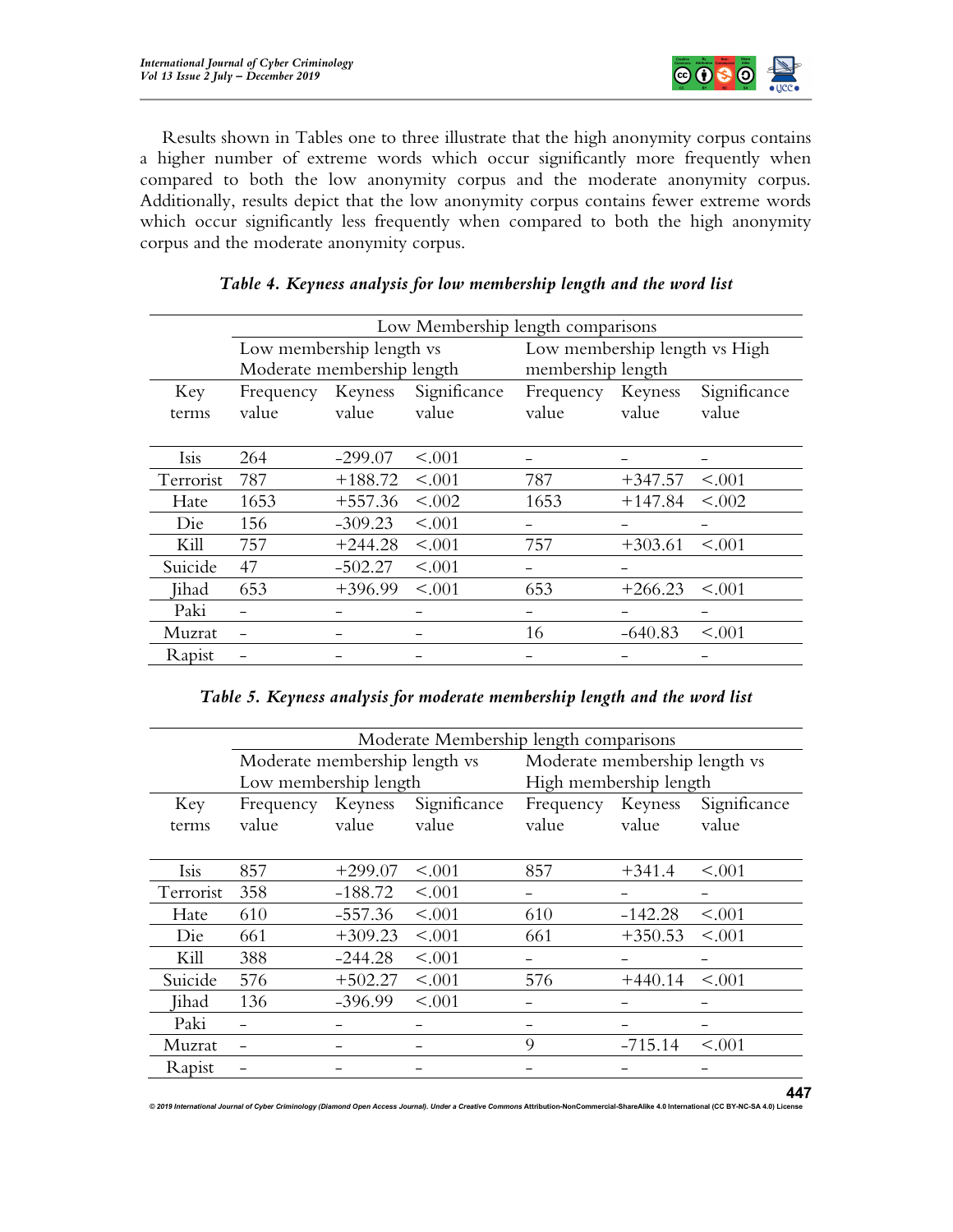|           | High Membership length comparisons |           |              |                            |           |              |  |  |
|-----------|------------------------------------|-----------|--------------|----------------------------|-----------|--------------|--|--|
|           | High membership length vs Low      |           |              | High membership length vs  |           |              |  |  |
|           | membership length                  |           |              | moderate membership length |           |              |  |  |
| Key       | Frequency Keyness                  |           | Significance | Frequency Keyness          |           | Significance |  |  |
| terms     | value                              | value     | value        | value                      | value     | value        |  |  |
|           |                                    |           |              |                            |           |              |  |  |
| Isis      |                                    |           |              | 268                        | $-341.4$  | < 0.001      |  |  |
| Terrorist | 244                                | $-347.57$ | < .001       |                            |           |              |  |  |
| Hate      | 1128                               | $-147.84$ | < .001       | 1128                       | $+142.28$ | < .001       |  |  |
| Die       |                                    |           |              | 156                        | $-350.53$ | < 0.001      |  |  |
| Kill      | 255                                | $-303.61$ | < .001       |                            |           |              |  |  |
| Suicide   |                                    |           |              |                            |           |              |  |  |
| Jihad     |                                    |           |              |                            |           |              |  |  |
| Paki      |                                    |           |              |                            |           |              |  |  |
| Muzrat    | 586                                | $+640.83$ | < .001       | 586                        | $+715.14$ | < 0.001      |  |  |
| Rapist    |                                    |           |              |                            |           |              |  |  |

| Table 6. Keyness analysis for high membership length and the word list |  |
|------------------------------------------------------------------------|--|
|------------------------------------------------------------------------|--|

Table 7. Keyness analysis for low postage frequency and the word list

|           | Low postage frequency comparisons                      |           |              |                                                    |           |              |  |
|-----------|--------------------------------------------------------|-----------|--------------|----------------------------------------------------|-----------|--------------|--|
|           | Low postage frequency vs moderate<br>postage frequency |           |              | Low postage frequency vs high<br>postage frequency |           |              |  |
| Key       | Frequency Keyness                                      |           | Significance | Frequency Keyness                                  |           | Significance |  |
| terms     | value                                                  | value     | value        | value                                              | value     | value        |  |
|           |                                                        |           |              |                                                    |           |              |  |
| Isis      | 377                                                    | $-90.95$  | < .001       | 377                                                | $+42.67$  | < .001       |  |
| Terrorist | 794                                                    | $+345.83$ | < .001       | 794                                                | $+282.19$ | < 0.001      |  |
| Hate      |                                                        |           |              |                                                    |           |              |  |
| Die       | 647                                                    | $+411.52$ | < .001       | 647                                                | $+362.92$ | < .001       |  |
| Kill      | 286                                                    | $-196.01$ | < .001       |                                                    |           |              |  |
| Suicide   |                                                        |           |              | 70                                                 | $-353.07$ | < .001       |  |
| Jihad     | 692                                                    | $+327.01$ | < .001       | 692                                                | $+598.12$ | < .001       |  |
| Paki      |                                                        |           |              |                                                    |           |              |  |
| Muzrat    | 594                                                    | $+766.07$ | < .001       | 594                                                | $+891.47$ | < .001       |  |
| Rapist    |                                                        |           |              |                                                    |           |              |  |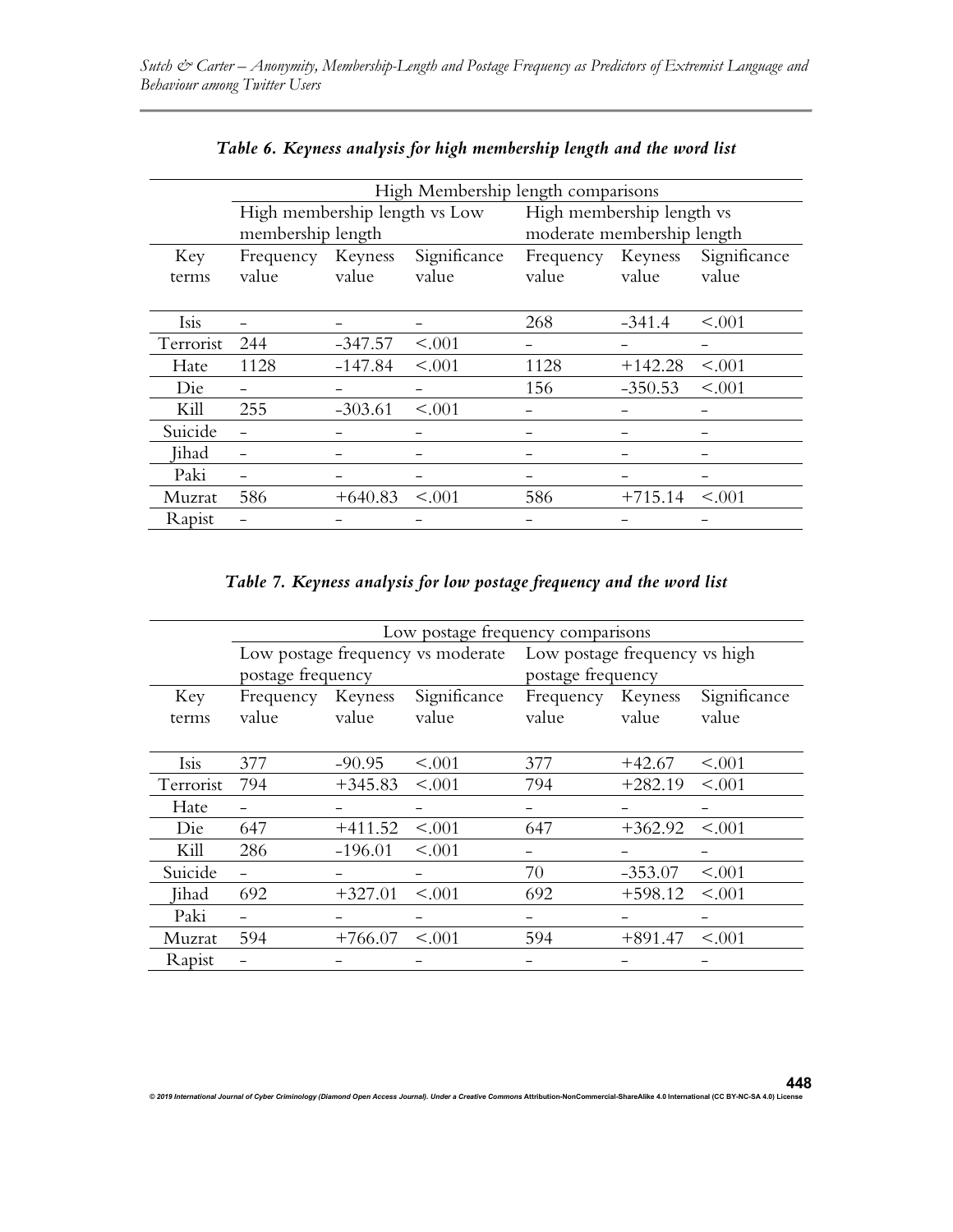

|              | Moderate postage frequency comparisons |           |              |                                    |           |              |  |
|--------------|----------------------------------------|-----------|--------------|------------------------------------|-----------|--------------|--|
|              | Moderate postage frequency vs low      |           |              | Moderate frequency vs high postage |           |              |  |
|              | postage frequency                      |           |              | frequency                          |           |              |  |
|              |                                        |           |              |                                    |           |              |  |
| Key          | Frequency                              | Keyness   | Significance | Frequency                          | Keyness   | Significance |  |
| terms        | value                                  | value     | value        | value                              | value     | value        |  |
|              |                                        |           |              |                                    |           |              |  |
| Isis         | 739                                    | $+90.95$  | < 0.001      | 739                                | $+274.57$ | < 0.001      |  |
| Terrorist    | 250                                    | $-345.83$ | < .0001      |                                    |           |              |  |
| Hate         |                                        |           |              |                                    |           |              |  |
| Die          | 134                                    | $-411.52$ | < .001       |                                    |           |              |  |
| Kill         | 777                                    | $+196.01$ | < .001       | 777                                | $+376.16$ | < .001       |  |
| Suicide      |                                        |           |              |                                    |           |              |  |
| <b>Jihad</b> | 202                                    | $-327.01$ | < .001       | 202                                | $+41.9$   | < .001       |  |
| Paki         |                                        |           |              |                                    |           |              |  |
| Muzrat       | 13                                     | $-766.07$ | < .001       |                                    |           |              |  |
| Rapist       |                                        |           |              |                                    |           |              |  |

# Table 8. Keyness analysis for moderate postage frequency and the word list

Table 9. Keyness analysis for high postage frequency and the word list

|           | High postage frequency comparisons |           |              |                            |           |              |  |  |
|-----------|------------------------------------|-----------|--------------|----------------------------|-----------|--------------|--|--|
|           | High postage frequency vs low      |           |              | High postage frequency vs  |           |              |  |  |
|           | postage frequency                  |           |              | moderate postage frequency |           |              |  |  |
| Key       | Frequency Keyness                  |           | Significance | Frequency Keyness          |           | Significance |  |  |
| terms     | value                              | value     | value        | value                      | value     | value        |  |  |
|           |                                    |           |              |                            |           |              |  |  |
| Isis      | 269                                | $-42.67$  | < .001       | 269                        | $-274.57$ | < 0.001      |  |  |
| Terrorist | 336                                | $-282.19$ | < .001       |                            |           |              |  |  |
| Hate      |                                    |           |              |                            |           |              |  |  |
| Die       | 184                                | $-362.92$ | < .001       |                            |           |              |  |  |
| Kill      |                                    |           |              | 225                        | $-376.16$ | < .001       |  |  |
| Suicide   | 562                                | $+352.07$ | < .001       | 562                        | $+399.91$ | < .001       |  |  |
| Jihad     | 104                                | $-598.12$ | < .001       | 104                        | $-41.9$   | < .001       |  |  |
| Paki      |                                    |           |              |                            |           |              |  |  |
| Muzrat    | 4                                  | $-891.47$ | < .001       |                            |           |              |  |  |
| Rapist    |                                    |           |              |                            |           |              |  |  |

Findings shown in tables four to six show that the low membership length corpus contains more words which occur significantly more frequently when compared to both the moderate membership length corpus and the high membership length corpus. Additionally, results depict that the high membership length corpus contains less words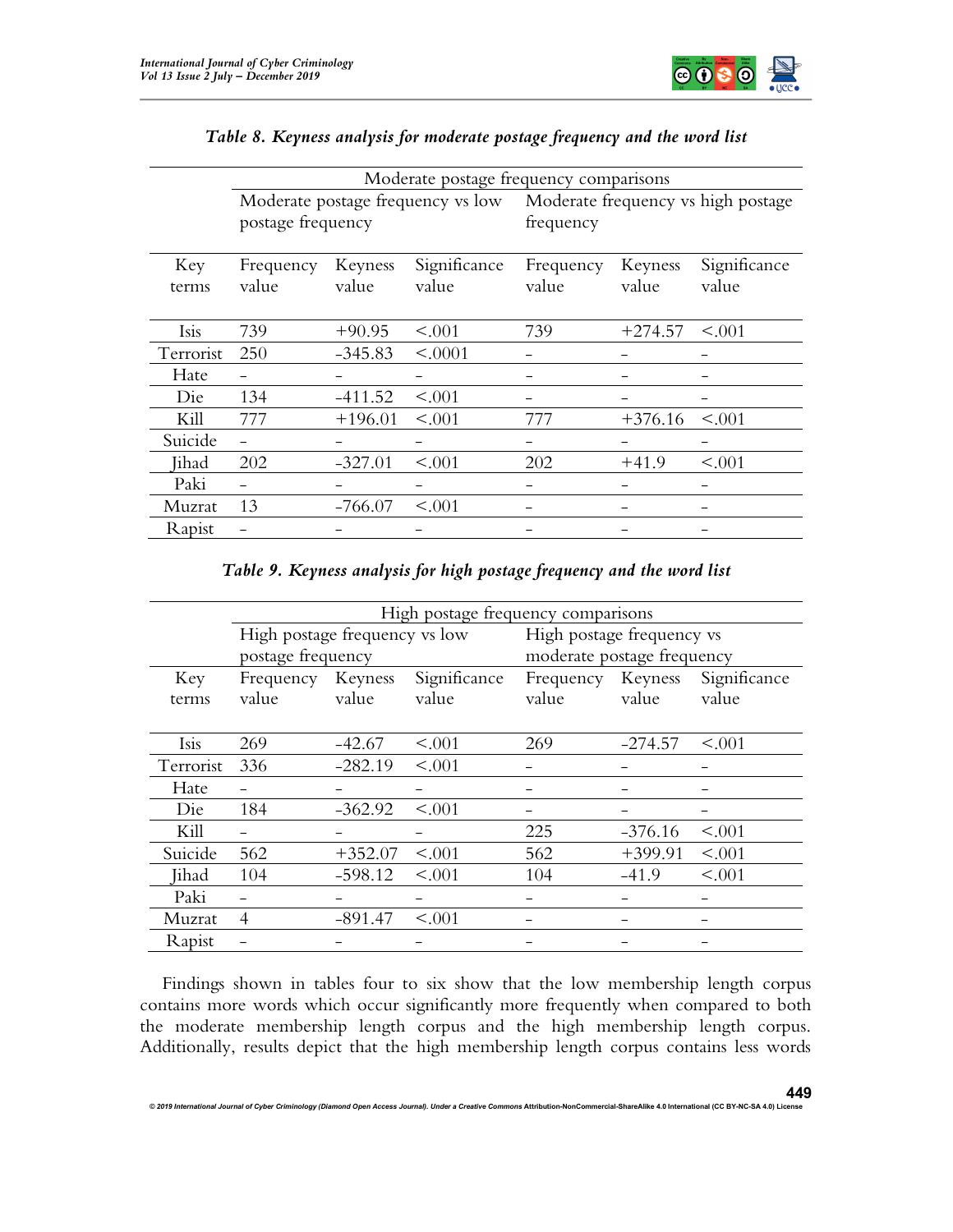which occur significantly less frequently when compared to both the low membership length corpus and the moderate membership length corpus.

Tables seven to nine demonstrate that the low postage frequency corpus contained more words which occur significantly more frequently when compared to both the moderate postage frequency corpus and the high postage frequency corpus. Additionally, results depict that the high postage frequency corpus contains less words which occur significantly less frequently when compared to both the low postage frequency corpus and the moderate postage frequency corpus.

Overall, the CLA indicates that extremist language was present significantly more often in the high anonymity, low membership length and low postage frequency corpora.

#### 2.3. Content Analysis Approach

A total of four multiple regressions were conducted to analyse whether levels of anonymity, membership length and postage frequency predicted levels of extreme prosocial, extreme anti-social, extreme anti-social prejudicial biases and extreme radical behaviour. Assumptions of multicollinearity were met for all regressions.

#### 2.4. Extreme pro-social behaviour

A multiple regression was run to predict the variability in extreme pro-social behaviours (M=3.41; SD= 11.61) using Identifiable items (anonymity) (M=1.89, SD=1.53), months (membership length) (M=46.98, SD=33.35) and average tweets per month (postage frequency) (M=787.17, SD=1396.44).

Together the predictor variables explained 26.9 percent (Adjusted  $R^2$  = .269) of the variability of extreme pro-social behaviour. The overall association between the predictor variables and extreme pro-social behaviour was significant,  $F(3, 201) = 26.03$ ,  $p \le 0.001$ . The predictor variable identifiable items (b=3.80;  $p \le 0.001$ ) displayed a significant and positive association with extreme pro-social behaviour, when the number of identifiable items increased, extreme pro-social behaviour also increased. Two of the predictor variables months (b=.033; p=.127) and average tweets per month (b= -.001; p=.076) did not display a significant association with extreme prosocial behaviour.

# 2.5. Extreme anti-social behaviour

A multiple regression was run to predict the variability in extreme anti-social behaviour (M=35.12; SD=19.84) using months (membership length) (M=46.98; SD=33.35), average tweets per month (postage frequency) (M=787.17; SD=1396.44) and identifiable items (M=1.89; SD=1.1535).

Together the predictor variables explained 16.7 percent (Adjusted  $R^2 = .167$ ) of the variability in extreme anti-social behaviour. The overall association between the predictor variables and extreme anti-social behaviour was significant,  $F(3, 201) = 14.62$ ,  $p < .001$ . The predictor variable Months (b= -.078;  $p = .047$ ) displayed a significant and negative association with extreme anti-social behaviour. The lower the number of months active, the higher the occurrence of extreme anti-social behaviours - as the number of months increased the amount of extreme anti-social behaviour decreased. The predictor variable Identifiable items ( $b$ = -4.986;  $p$  <.001) displayed a significant and negative association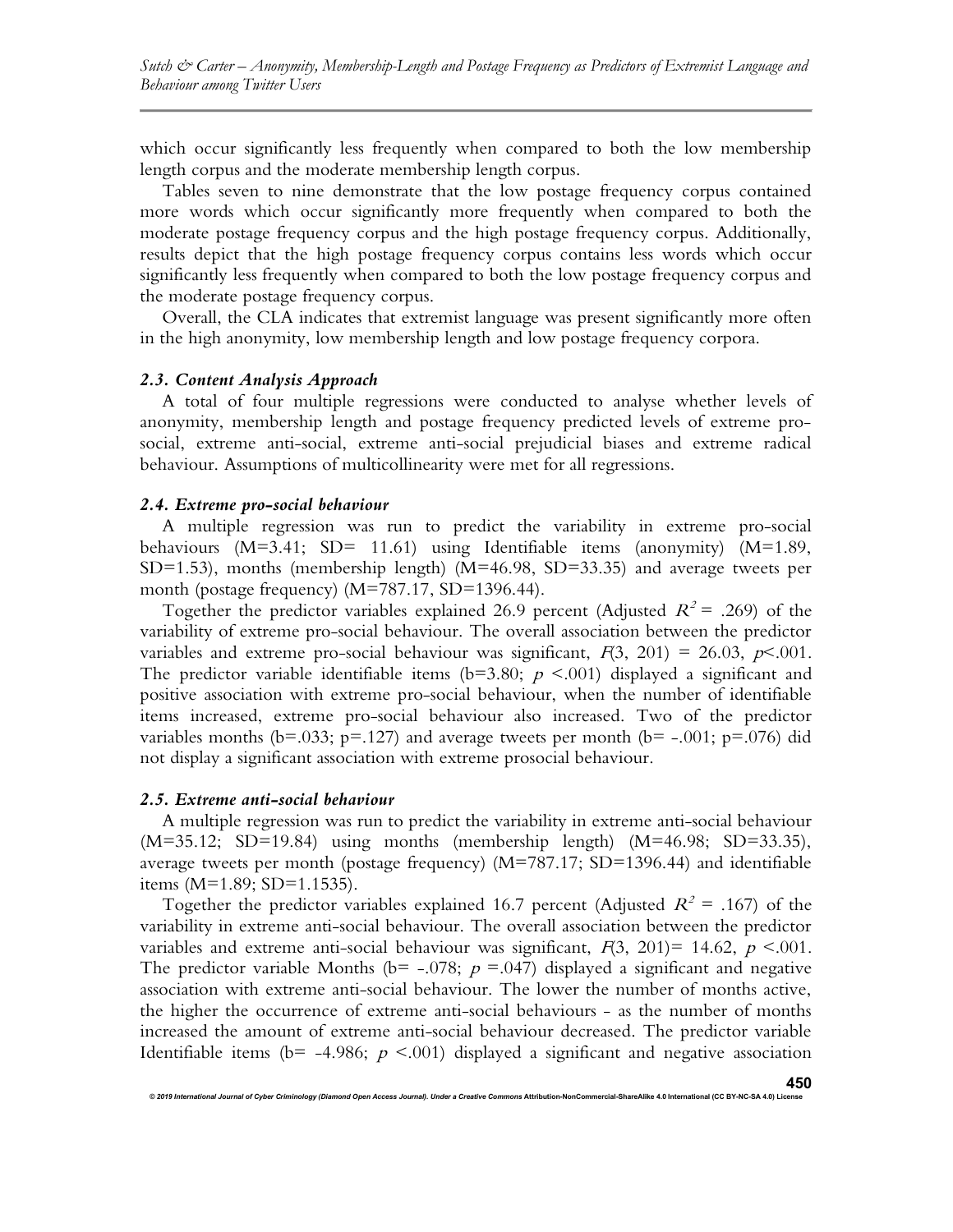

with extreme anti-social behaviour. The lower the number of identifiable items the higher the occurrence of extreme anti-social behaviour – as the number of identifiable items increased the amount of extreme anti-social behaviour decreased. The predictor variable average tweets per month ( $b = 2.22$ ;  $p = .981$ ) did not display a significant association with extreme anti-social behaviour.

### 2.6. Extreme anti-social prejudicial biases

A multiple regression was run to predict the variability in anti-social prejudicial biases  $(M=46.52, SD= 37.88)$  using months (membership length)  $(M=46.98; SD=33.35)$ , average tweets per month (postage frequency)  $(M=787.17; SD=1396.44)$  and identifiable items (M=1.89; SD=1.153).

Together the predictor variables explained 13.8 percent (Adjusted  $R^2$  .138) of the variability in anti-social prejudicial biases. The overall association between the predictor variables and anti-social prejudicial biases was significant,  $F(3, 201) = 11.93$ ,  $p < .001$ . The predictor variable identifiable items ( $b$ = -8.367;  $p$ <.001) displayed a significant and negative association with anti-social prejudicial biases. The lower the number of identifiable items the higher the occurrence of extreme anti-social prejudicial biases– as the number of identifiable items increased the amount of extreme anti-social prejudicial biases decreased. The two predictor variables months ( $b$ = -.119;  $p$ =.120) and average tweets per month (b= -.003;  $p=0.083$ ) did not display a significant association with antisocial prejudicial biases.

#### 2.7. Extreme Radical Behaviour

A multiple regression was run to predict the variability in extreme radical behaviour  $(M=9.43, SD=9.75)$  using months (membership length)  $(M=46.98; SD=33.35)$ , average tweets per month (postage frequency) (M=787.17; SD=1396.44) and identifiable items  $(M=1.89; SD=1.153)$ .

Together the predictor variables explained 10.6 percent (Adjusted  $R^2$  .106) of the variability in extreme radial behaviour. The overall association between the predictor variables and extreme radical behaviour was significant  $F(3, 201) = 9.09$ ,  $p \le 0.001$ . The predictor variable identifiable items ( $b$ = -1.966;  $p$  <.001) displayed a significant and negative association with extreme radical behaviour. The lower the number of identifiable items the higher the occurrence of extreme radical behaviour – as the number of identifiable items increased the amount of extreme radical behaviour decreased. The two predictor variables months ( $b = -.024$ ;  $p = .228$ ) and average tweets per month ( $b = -.001$ ;  $p=187$ ) did not display a significant association with extreme radical behaviour.

#### 3. DISCUSSION

#### 3.1. Corpus Based Approach

As hypothesised, the present research found that Twitter accounts who have high anonymity, where the number of identifiable items is low, are significantly more associated with extreme words - compared to other levels of anonymity. These results coincide with wider literature which elucidates how levels of anonymity can influence how an individual will behave online (Christopherson, 2007). In particular it provides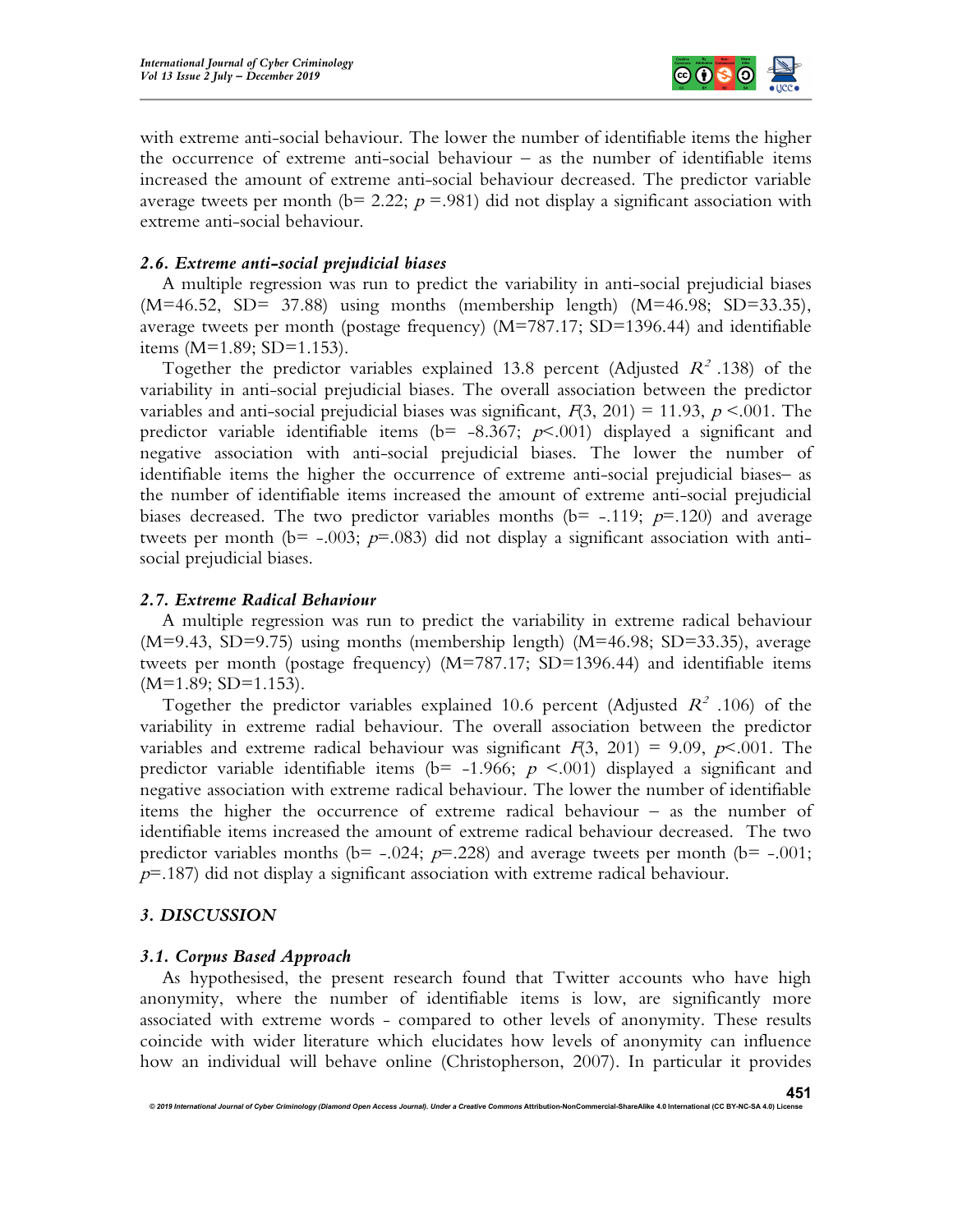evidence to support theoretical claims which suggest how a user's level of anonymity can influence them to propagate extreme narratives online (Zhou *et al.* 2007).

This research did not support the hypothesis outlining that Twitter accounts with a high membership length will be significantly more associated with extreme words, compared to other levels of membership length. This research found that a higher number of extreme words occurred significantly more frequently for Twitter accounts with a low membership length. This disputes wider research that has suggested high membership length is associated with non-normative behaviour online (Byrne et al. 2013; Moscovici & Zavalloni, 1969).

Literature around risks and investments may explain why a higher number of extreme words occurred significantly more frequently for Twitter accounts with a low membership length. Simon (1955) suggested how humans are bound by investments and costs which constrain an individual's behaviour. The reason why short-term members display high evidences of extreme words could be linked to their perceived risk, as a newer user the individual may have less emotional attachment to their account and have less concern about potentially losing followers, or even their account. They proceed to exert extreme narratives without a concern. Those that have been long-term members may have a stronger follower count and have a stronger emotional attachment to their Twitter account. Their investment in producing a robust Twitter account may result in them being less willing to risk it by exerting extreme narratives online. Research supports the current findings, finding that spending less time online and having a lower membership length correlates with the production of hate and extremism online (Costello & Hawdon, 2018).

The social identity theory (Tajfel & Turner, 1979; Tajfel & Turner 1986) may explain why a higher number of extreme words occurred significantly more frequently for Twitter accounts with a low membership length. Individuals enhance the status of a group which they belong to and go through a process of social identification, where they adopt the identity of a group and act to conform to the group in order to feel a sense of belonging (Tajfel & Turner, 1979; Tajfel & Turner 1986). These processes are necessary for new members to successfully integrate into a group (Tajfel & Turner, 1979; Tajfel & Turner 1986). Twitter users with a low membership length may be more associated with extreme narrative as they are attempting to enhance their status within the echo chamber, making sure to conform to its norms by propagating more extremism to feel a sense of identity and belonging. Long term members may have already established their role and identity within the community.

This research did not support the final hypothesis for the CLA, which stated that Twitter accounts with a high postage frequency, will be significantly more associated with extreme words. This research found that a higher number of extreme words occurred significantly more frequently for Twitter accounts with a low postage frequency. These findings dispute previous literature that states how a higher engagement online results in a shift towards exerting extremism (Del Vicario et al. 2016). However, this previous research arguably failed to demonstrate a clear relationship between online engagement and extremism (Wojcieszak, 2010).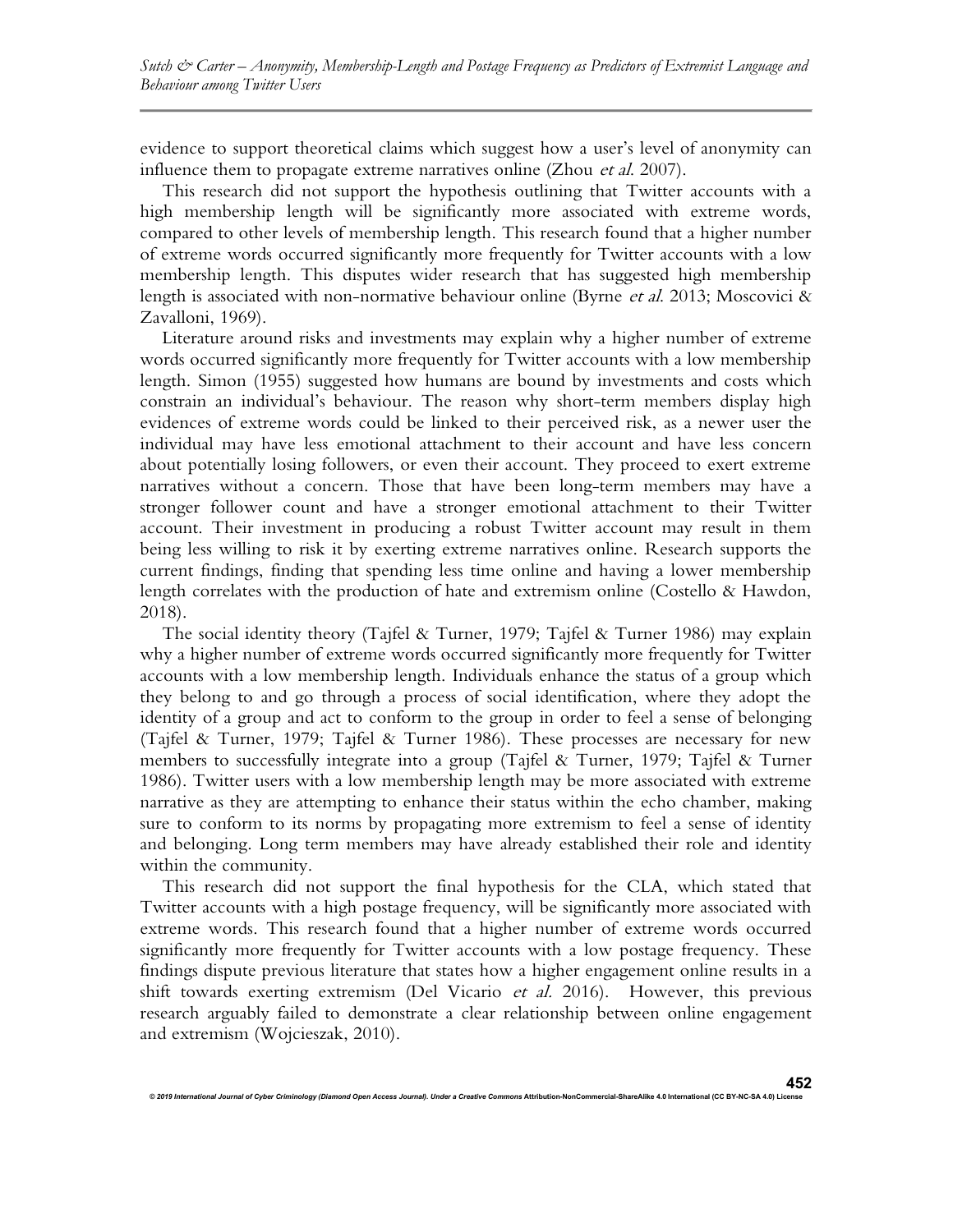

An explanation for this relates back to the findings from the membership length condition. A Twitter user's Postage frequency is relative to their length of membership (Statista, n.d.), therefore it is likely that an account with a low membership length will also have a lower postage frequency. Since, the present research found that Twitter accounts with a low membership was significantly associated with more extreme words, it is logical that a higher number of extreme words also occurred significantly more frequently for Twitter accounts with a low postage frequency.

# 3.2. Content Analysis Approach

The results of the CA provide partial support for the proposed hypotheses. As hypothesised for the extreme pro-social predictor variable a higher number of identifiable items significantly predicted higher levels of extreme pro-social behaviour. These findings coincide with literature stating that personalisation online helps to facilitate pro-social behaviour (Heerwegh, 2005). It also supports findings that in order to increase normative behaviours like pro-social acts, the internet requires measures to reduce the anonymity of online users (Krysowski & Tremewan, 2015).

This research, like hypothesised, demonstrated that a lower number of identifiable items significantly predicted higher levels of extreme anti-social behaviour, extreme antisocial prejudicial biases and extreme radical behaviour. Wider literature concurs with these findings stating how anonymity increases an individual's polarisation towards extreme positions (Lee, 2006).

This research did not support the hypothesis that predicted that a longer length of membership would predict higher levels of extreme anti-social behaviour. This research did find a significant association between membership length and extreme anti-social behaviour but found that a lower number of months active was significantly associated with a higher occurrence of extreme anti-social behaviours. These findings challenge wider literature that states that online users with an extended membership are likely to demonstrate more extremist behaviour (Moscovici & Zavalloni, 1969). The findings of the present research disputes previous literature that failed to find any significant effects that a user's membership length may have on their level of extremism (Byrne *et al.* 2013). The findings from the CA for the membership length condition, mirror the findings and potentially the explanations from CLA of membership length. These explanations include theories relating to risk and investments (Simon, 1955) and also the social identity theory (Tajfel & Turner, 1979; Tajfel & Turner 1986).

The hypothesis outlining that lower levels of postage frequency would be significantly associated with higher levels of extreme pro-social behaviour was not supported. The current research also failed to support the hypotheses stating that higher levels of postage frequency would predict higher levels of extreme anti-social behaviour, extreme antisocial prejudicial biases and extreme radical behaviour. These findings challenge wider literature that has documented that a higher engagement online results in a shift towards extremism (Del Vicario et al. 2016; Wojcieszak, 2010).

In attempts to elucidate this relationship, the present research demonstrated that even when looking at four different types of extremist behaviour, postage frequency failed to display any significant association. It seems apparent that postage frequency does not hold strong predictive power for the potential extremist behaviours that occur online. It is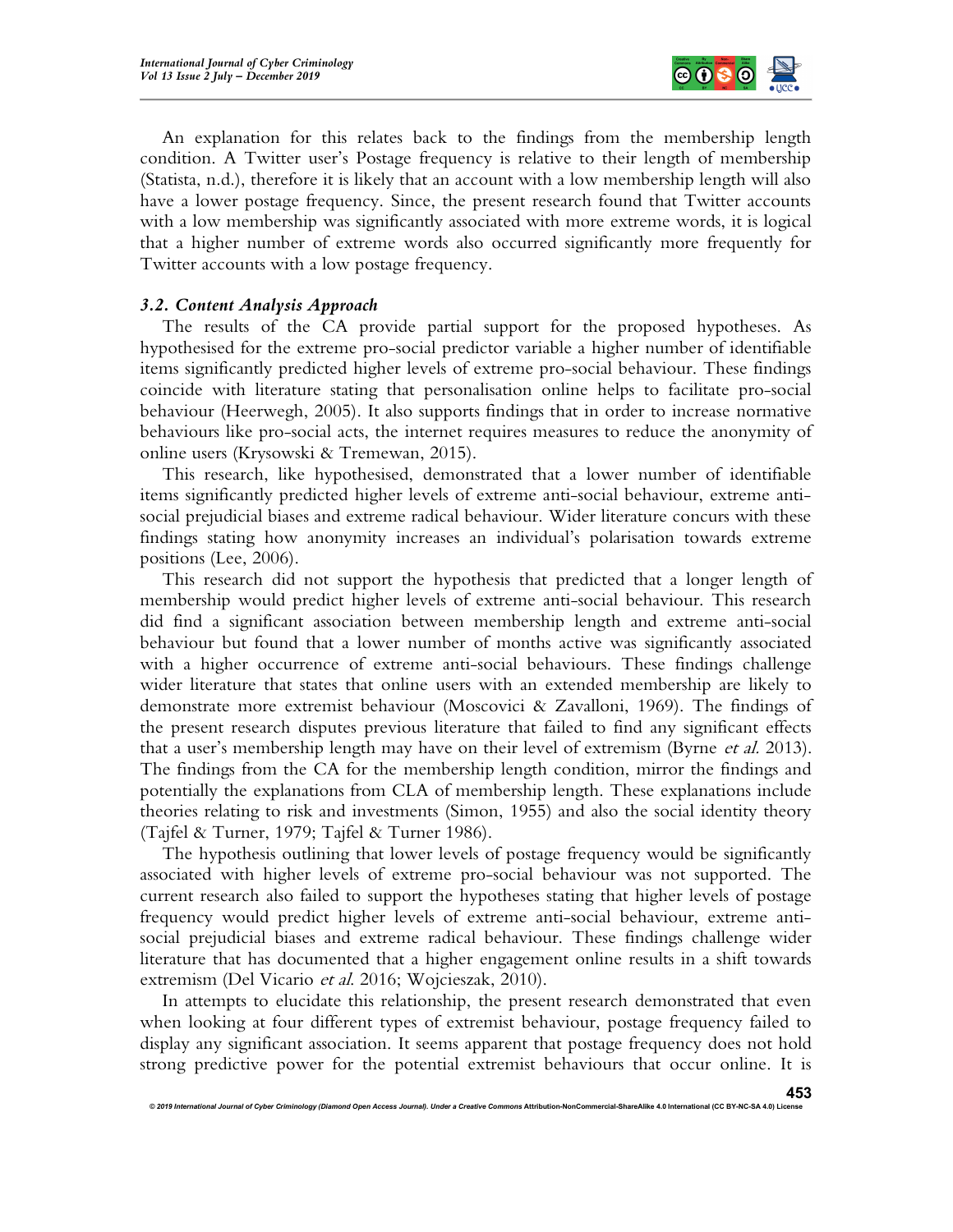important to recognise that the two approaches, the CLA and the CA, were looking at two distinct areas of extremism, language and behaviour. This can explain why CLA and the CA demonstrated different findings in relation to postage frequency.

#### Recommendations

The present research specifically looked at extremism on Twitter, using Twitter users as participants. There are evidential differences between Twitter and other social media sites (Gruzd, Wellman, & Takhteyev, 2011; Gruzd, & Roy, 2014). This Suggests that there are potential differences in the way extremism is disseminated across these different platforms. It is recommended that future research should replicate the present research on other social media networks, such as Facebook, to fully determine any differences in the way that predictive factors play a role in producing extremism online (Conway, 2016).

To further understand how factors, predict online extremism the present research should be extended by looking at additional predictor variables. It is suggested that the follower count of social media users is associated with instances of extremism (Benigni, Joseph, & Carley, 2017). It is important to demonstrate whether follower count can act as a predictor of online extremist language and behaviour.

#### Conclusion

The present research was carried out to ascertain how factors including anonymity, membership length and postage frequency act as predictors for online extremism. Although several hypotheses were not supported, the present research demonstrated how anonymity, membership length and postage frequency differ in terms of predicting various types of online extremism. This research in particular, highlighted how these three variables are associated with both extreme narratives and extreme behaviours. This research has outlined suggested the investigation of further predictor variables and replicating the present research using other sample populations. The present research has important implications in terms of developing legislative measures, producing software to reduce online extremism, identifying accounts associated with extreme language, and encouraging the reduction of the anti-muslim rhetoric by avoiding extreme words associated with Islam.

#### References

- Akers, R. L. (1998). Social Learning and Social Structure: A General Theory of Crime and Deviance. Boston: Northeastern University Press.
- Amichai-Hamburger, Y., Kingsbury, M., & Schneider, B. H. (2013). Friendship: An old concept with a new meaning?. Computers in Human Behavior, 29(1), 33-39. doi:10.1016/j.chb.2012.05.025
- Anthony, L. (2005). AntConc: A Learner and Classroom Friendly, Multi-Platform Corpus Analysis Toolkit. Proceedings of IWLeL 2004: An Interactive Workshop on Language e-Learning, pp. 7-13.
- Anthony, L. (2018). AntConc (Version 3.5.6) [Computer Software]. Retrieved from http://www.laurenceanthony.net/software

© 2019 International Journal of Cyber Criminology (Diamond Open Access Journal). Under a Creative Con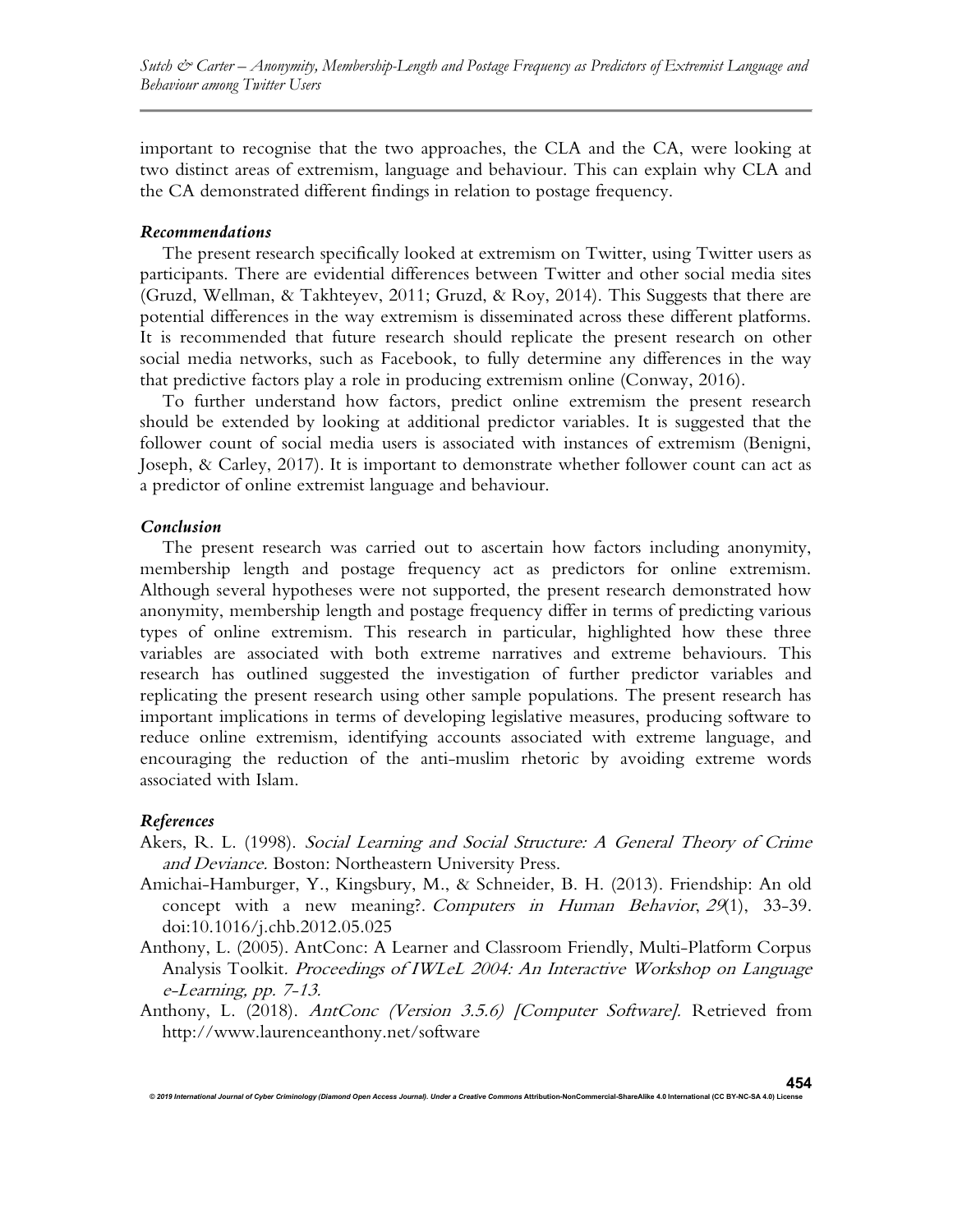

- Anthony, L. & Hardaker, C. (2017). FireAnt (Version 1.1.4) [Computer Software]. Retrieved from http://www.laurenceanthony.net/software
- Aruguete, N., & Calvo, E. (2018). Time to #protest: Selective exposure, cascading activation, and framing in social media. Journal of Communication,  $68(3)$ ,  $480-502$ . doi:10.1093/joc/jqy007
- Awan, I. (2014). You've got hate mail: how Islamophobia takes root online. Retrieved from http://theconversation.com/youve-got-hate-mail-how-islamophobia-takes-rootonline-34211
- Awan, I. (2016). Islamophobia on social media: A qualitative analysis of the facebook's walls of hate. International Journal of Cyber Criminology, 10(1), 1. doi:10.5281/zenodo.58517
- Awan, I. (2017). Cyber-extremism: Isis and the power of social media. Society, 54(2), 138-149. doi: 10.1007/s12115-017-0114-0
- Baker, P. (2010). Representations of Islam in British broadsheet and tabloid newspapers 1999–2005. Journal of Language and Politics, 9(2), 310-338. doi:10.1075/jlp.9.2.07bak
- Bartlett, J. (2010). From suspects to citizens: Preventing violent extremism in a big society. Retrieved from http://www.demos.co.uk/files/From\_Suspects\_to\_Citizens\_-\_web.pdf
- Benigni, M. C., Joseph, K., & Carley, K. M. (2017). Online extremism and the communities that sustain it: Detecting the ISIS supporting community on Twitter. PloS one, 12(12), e0181405. doi:10.1371/journal.pone.0181405
- Berman, G. (2009). Anti-social behaviour order statistics. Standard Note: SN/SG/3112, London: House of Commons Library.
- Blanquart, G., & Cook, D. M. (2013). Twitter influence and cumulative perceptions of extremist support: A case study of Geert Wilders. doi:10.5072/73/579718df55b02
- Bright, J. (2018). Explaining the Emergence of Political Fragmentation on Social Media: The Role of Ideology and Extremism. Journal of Computer-Mediated Communication, 23(1), 17-33. doi:10.1093/jcmc/zmx002
- British Psychological Society (2017). Ethics guidelines for Internet-mediated research. INF206/04.2017. Retrieved from http://www.bps.org.uk/system/files/Public%20files/Ethics%20Guidelines%20for%20In
	- ternet-mediated%20Research%202017%20Revision%20WEB.pdf
- Bryce, J. (2015). Cyber psychology and Human Factors. Engineering  $\&$  Technology Reference, 8. doi:10.1049/etr.2014.0028
- Byrne, C. L., Nei, D. S., Barrett, J. D., Hughes, M. G., Davis, J. L., Griffith, J. A., ... & Connelly, S. (2013). Online ideology: A comparison of website communication and media use. Journal of Computer-Mediated Communication, 1(2), 25-39. doi:10.1111/jcc4.12003
- Chaffey, D. (2017). Global social media research summary 2017. Retrieved from http://www.smartinsights.com/social-media-marketing/social-media-strategy/newglobal-social-media-research/
- Christopherson, K. (2007). The positive and negative implications of anonymity in internet social interactions: "on the internet, nobody knows You're a dog". Computers in Human Behavior, 23, 3038–3056. doi:10.1016/j.chb.2006.09.001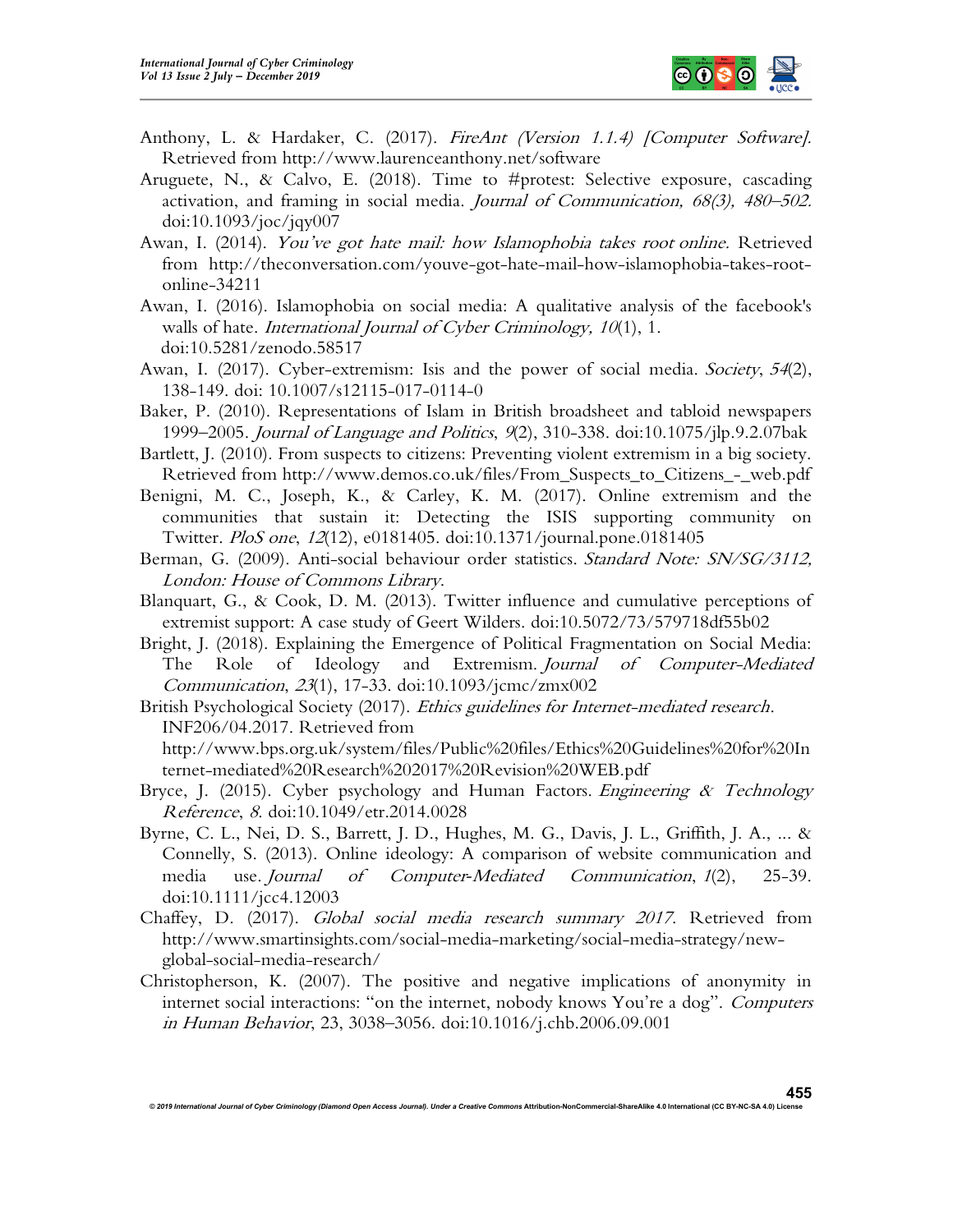- Conway, M. (2016). Determining the role of the internet in violent extremism and terrorism: Six suggestions for progressing research. Studies in Conflict & Terrorism, 40(1), 77-98. doi:10.1080/1057610X.2016.1157408
- Costello, M., & Hawdon, J. (2018). Who Are the Online Extremists Among Us? Sociodemographic Characteristics, Social Networking, and Online Experiences of Those Who Produce Online Hate Materials. Violence and Gender, 5(1), 55-60. doi.10.1089/vio.2017.0048
- Dean, Geoff. (2016). Framing the Challenges of Online Violent Extremism. 10.4018/978- 1-5225-7119-3.ch017.
- DeAndrea, D. C., Tong, S. T., & Walther, J. B. (2011). Dark sides of computer-mediated communication. In W. R. Cupach & B. H. Spitzberg (Eds.), The dark side of close relationships II (pp. 95–118). New York, New York: Routledge
- Del Vicario, M., Vivaldo, G., Bessi, A., Zollo, F., Scala, A., Caldarelli, G., & Quattrociocchi, W. (2016). Echo Chambers: Emotional Contagion and Group Polarization on Facebook. Scientific Reports, 6, 37825. doi:10.1038/srep37825
- Dodd, V. & Marsh, S. (2017). Anti-Muslim hate crimes increase fivefold since London Bridge attacks. The guardian [online] Retrieved from https://www.theguardian.com/uk-news/2017/jun/07/anti-muslim-hate-crimesincrease-fivefold-since-london-bridge-attacks
- Ferrara, E., Wang, W. Q., Varol, O., Flammini, A., & Galstyan, A. (2016). Predicting online extremism, content adopters, and interaction reciprocity. International Conference on Social Informatics, 22-39. doi:10.1007/978-3-319-47874-6\_3
- Festinger, L., Pepitone, A., & Newcomb, T. (1952). Some consequences of deindividuation in a group. The Journal of Abnormal and Social Psychology, 47(2S), 382. doi:10.1037/h0057906
- Freiburger, T., & Crane, J. S. (2008). A Systematic Examination of Terrorist Use of the Internet1. International Journal of Cyber Criminology, 2(1), 309.
- Gruzd, A., & Roy, J. (2014). Investigating political polarization on Twitter: A Canadian perspective. Policy & Internet, 6(1), 28-45. doi: 10.1002/1944-2866.poi354
- Gruzd, A., Wellman, B., and Takhteyev, Y. (2011). Imagining Twitter as an imagined community. American Behavioral Scientist, 55(10), 1294-1318. doi:10.1177/0002764211409378
- Harrell, F. E. (2001). Ordinal logistic regression. In *Regression modeling strategies* (pp. 331-343). Springer, New York, NY.
- Hassan, I., Azmi, M. N. L., & Abubakar, U. I. (2017). The Use of Terminology in Reporting Islam: A Comparative Analysis. International Journal of English Linguistics, 7(6), 236. doi:10.5539/ijel.v7n6p236
- Heerwegh, D. (2005). Effects of personal salutations in e-mail invitations to participate in a web survey. Public Opinion Quarterly, 69(4), 588–598. doi:10.1093/poq/nfi053
- Himelboim, I., Smith, M., & Shneiderman, B. (2013). Tweeting apart: Applying network analysis to detect selective exposure clusters in Twitter. Communication methods and measures, 7(3-4), 195-223. doi:10.1080/19312458.2013.813922

© 2019 International Journal of Cyber Criminology (Diamond Open Access Journal). Under a Creative Commons Attribution-NonCommercial-ShareAlike 4.0 International (CC BY-NC-SA 4.0) L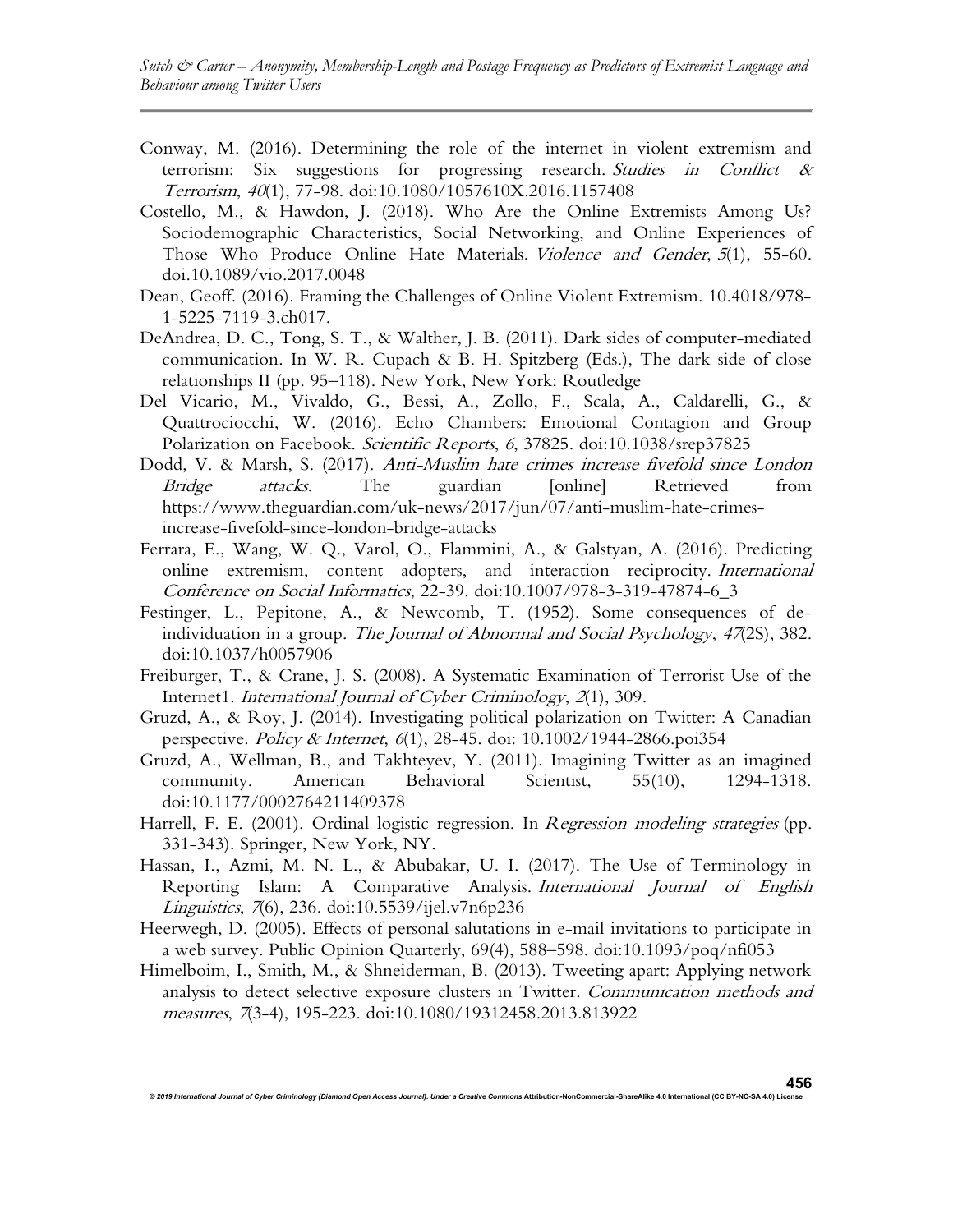

- Huckfeldt, R., Mendez, J. M., & Osborn, T. (2004). Disagreement, ambivalence, and engagement: The political consequences of heterogeneous networks. Political Psychology, 25(1), 65-95. doi:10.1111/j.1467-9221.2004.00357.x
- Johansson, F., Kaati, L., & Sahlgren, M. (2016). Detecting linguistic markers of violent extremism in online environments. In Combating Violent Extremism and Radicalization in the Digital Era (pp. 374-390). IGI Global. doi: 10.4018/978-1-5225- 0156-5.ch018
- Kennedy, G. (2014). An introduction to corpus linguistics. Oxford and New York: Routledge.
- Kim, K. S. (2011). Public understanding of the politics of global warming in the news media: the hostile media approach. *Public understanding of science*, 20(5), 690-705. doi:10.1177/0963662510372313
- Krysowski, E., & Tremewan, J. (2015). Anonymity, Social Norms, and Online Harassment. Retrieved from

http://homepage.univie.ac.at/james.tremewan/Research/AnonymityNorms.pdf

- Lapidot-Lefler, N., & Barak, A. (2015). The benign online disinhibition effect: Could situational factors induce self-disclosure and prosocial behaviors?. Cyberpsychology: Journal of Psychosocial Research on Cyberspace, 9(2). doi:10.5817/CP2015-2-3
- Lea, M., & Spears, R. (1991). Computer-mediated communication, de-individuation and group decision-making. International journal of man-machine studies, 34(2), 283-301. doi:10.1016/0020-7373(91)90045-9
- Lea, M., Spears, R., & de Groot, D. (2001). Knowing me, knowing you: Anonymity effects on social identity processes within groups. Personality and Social Psychology Bulletin, 27(5), 526-537. doi:10.1177/0146167201275002
- Lee, E. J. (2006). When and how does depersonalization increase conformity to group norms in computer-mediated communication?. Communication Research, 33(6), 423-447. doi:10.1177/0093650206293248
- McPherson, M., Smith-Lovin, L., & Cook, J. M. (2001). Birds of a feather: Homophily in social networks. Annual review of sociology, 27(1), 415-444. doi:10.1146/annurev.soc.27.1.415
- Mondal, M., Silva, L. A., & Benevenuto, F. (2017). A Measurement Study of Hate Speech in Social Media. *Proceedings of the 28th ACM Conference on Hypertext and* Social Media, 85-94. doi:10.1145/3078714.3078723
- Moscovici, S., & Zavalloni, M. (1969). The group as a polarizer of attitudes. Journal of personality and social psychology, 12(2), 125.
- Nogami, T., & Takai, J. (2008). Effects of anonymity on antisocial behavior committed by individuals. Psychological reports, 102(1), 119-130. doi:10.2466/pr0.102.1.119-130
- Nouh, M., Nurse, R. J., & Goldsmith, M. (2019). Understanding the radical mind: Identifying signals to detect extremist content on twitter. In 2019 IEEE International Conference on Intelligence and Security Informatics (ISI) (pp. 98-103). IEEE. doi:10.1109/ISI.2019.8823548
- Ogan, C., Willnat, L., Pennington, R., & Bashir, M. (2014). The rise of anti-Muslim prejudice: Media and Islamophobia in Europe and the United States. International Communication Gazette, 76(1), 27-46. doi:10.1177/1748048513504048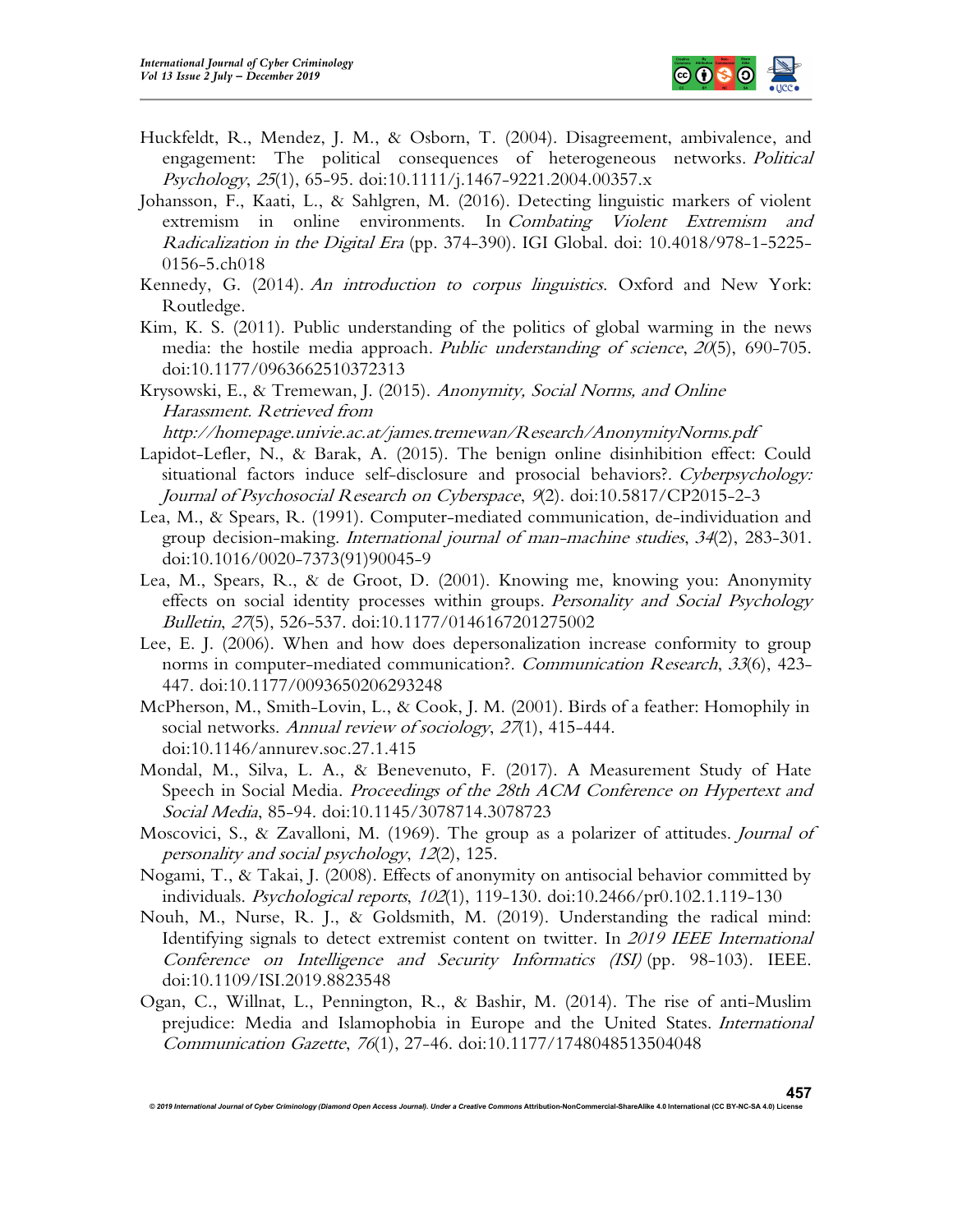Sutch & Carter – Anonymity, Membership-Length and Postage Frequency as Predictors of Extremist Language and Behaviour among Twitter Users

- Padilla-Walker, L. M., & Carlo, G. (2015). Prosocial development: A multidimensional approach. Oxford University Press.
- Peddinti, S. T., Ross, K. W., & Cappos, J. (2017a). User Anonymity on Twitter. IEEE Security & Privacy, 15(3), 84-87. doi:10.1109/MSP.2017.74
- Peddinti, S. T., Ross, K. W., & Cappos, J. (2017b). Mining Anonymity: Identifying Sensitive Accounts on Twitter. arXiv preprint arXiv:1702.00164. Retrieved from https://arxiv.org/pdf/1702.00164.pdf
- Peebles, E. (2014). Cyberbullying: Hiding behind the screen. Paediatrics  $\alpha$  child health, 19(10), 527-528. doi:10.1093/pch/19.10.527
- Pleva, P. (2012). A Revised Classification of Anonymity. arXiv preprint arXiv:1211.5613. Retrieved from https://arxiv.org/pdf/1211.5613.pdf
- Royal Canadian Mounted Police (RCMP). (2009). Radicalization: A guide for the perplexed. Retrieved from https://cryptome.org/2015/06/rcmp-radicalization.pdf
- Schmidt, F. L. (1971). The relative efficiency of regression and simple unit predictor weights in applied differential psychology. Educational and Psychological Measurement, 31(3), 699-714. doi:10.1177/001316447103100310
- Simon, H. A. (1955). A behavioral model of rational choice. The quarterly journal of economics, 69(1), 99-118. Retrieved from https://academic.oup.com/qje/articleabstract/69/1/99/1919737
- Statista (n.d.). Social media usage in the United Kingdom. Retrieved from https://www.statista.com/topics/3236/social-media-usage-in-the-uk/
- Stroud, n. j. (2010). polarization and partisan selective exposure. journal of communication, 60(3), 556-576. doi:10.1111/j.1460-2466.2010.01497.x
- Sunstein, C. R. (2002). The law of group polarization. Journal of political philosophy, 10(2), 175-195. doi:10.1111/1467-9760.00148
- Tajfel, H., & Turner, J. C. (1979). An integrative theory of intergroup conflict. The social psychology of intergroup relations, 33(47), 74.
- Tajfel, H., & Turner, J. C. (1986) The social identity theory of inter-group behavior. Worchel, S. and Austin, L. W (eds.), In Psychology of Intergroup Relations. Nelson-Hall
- The Crime and Disorder Act (1998). The Crime and Disorder Act 1998. Retrieved from https://www.legislation.gov.uk/ukpga/1998/37/contents
- Travis, A. (2014). Online antisocial behaviour complaints 'becoming a real problem for police'. The guardian [online]. Retrieved from https://www.theguardian.com/uknews/2014/jun/24/online-antisocial-behaviour-police-daily-complaints
- Wojcieszak, M. (2010). 'Don't talk to me': effects of ideologically homogeneous online groups and politically dissimilar offline ties on extremism. New Media & Society, 12(4), 637-655. doi:10.1177/1461444809342775
- Yardi, S., & Boyd, D. (2010). Dynamic debates: An analysis of group polarization over time on twitter. Bulletin of Science, Technology & Society,  $30(5)$ ,  $316-327$ . doi:10.1177/0270467610380011
- Yilmaz, I. (2016). The Nature of Islamophobia: Some Key Features. In Fear of muslims? (pp. 19-29). springer international publishing. doi:10.1007/978-3-319- 29698-2\_2

© 2019 International Journal of Cyber Criminology (Diamond Open Access Journal). Under a Creative Commons Attribution-NonCommercial-ShareAlike 4.0 International (CC BY-NC-SA 4.0) License 458